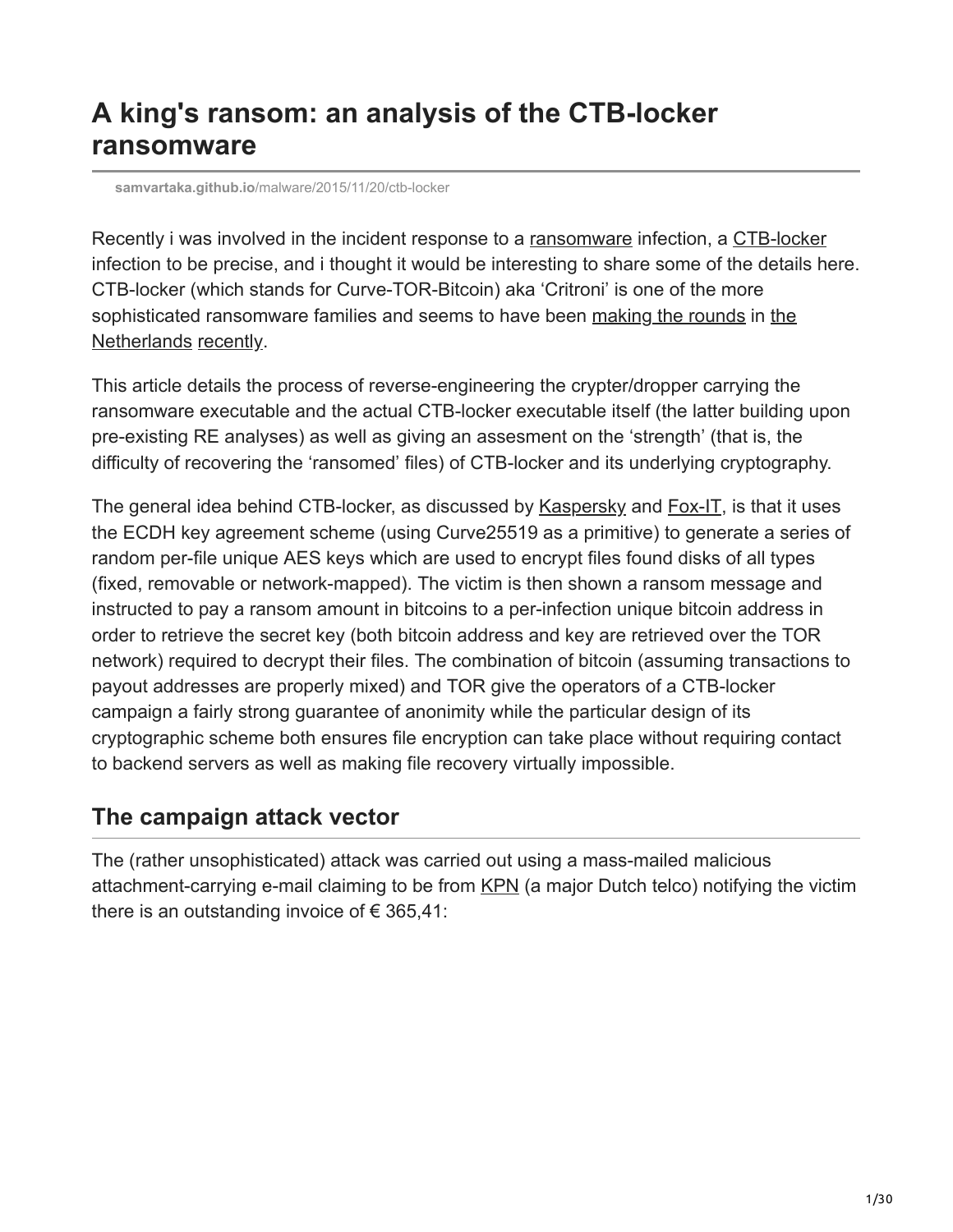Geachte heer,

In de bijlage ontvangt u de factuur van uw KPN Internetdiensten.

Bedrag en specificaties

Deze maand is uw factuur in totaal € 365,41. De specificaties van de factuur vindt u in de bijlage.

Overzicht van al uw facturen in MijnKPN

Wilt u een overzicht van al uw facturen of uw persoonlijke instellingen bekijken? Klik dan hier om naar MijnKPN te gaan. Dit is uw persoonlijke en beveiligde KPN omgeving.

Uitleg van uw factuur

Klik hier voor uitleg over uw factuur.

Veelgestelde vragen

Hebt u nog vragen over uw factuur en de betaling ervan, kijk dan op kpn.com/factuur. Hier vindt u informatie over veelgestelde vragen zoals: de opbouw van de factuur, de betalingsmogelijkheden, de factuur online bekijken en hoe u wijzigingen doorgeeft.

Met vriendelijke groet,

Bob Mols Directeur Klantenservice N.B. dit is een automatisch verzonden e-mail, het is niet mogelijk deze e-mail te beantwoorden.

Kent u KPN Compleet al? Hoe meer u combineert, hoe meer voordelen u krijgt. Kijk voor meer informatie op kpn.com/krijgmeer

Those who can read Dutch will notice the quality of the grammar and spelling (contrary to many phishing and malware mass-mailing campaigns). Also notable is the fact that the email is sent in the name of KPN's VP of customer contact Bob Mols. Mols (according to his LinkedIn profile) appears to have had this role only since May 2015 giving some indication about when the attackers set up this e-mail (though it is quite possible preparations had been underway some time before). None of the hyperlinks (including the one instructing users to check their invoices) in the e-mail lead to malicious sites (phishing, exploit kit rigged or otherwise) with the attachment being the only malicious component of the e-mail. Reports [around the internet](https://www.pchulplijn.nl/helpdesk/virus-verwijderen/ctb-locker/kpn-factuur-internetdiensten-bevat-ctb-locker-virus) indicate this campaign has been active for some time targeting Dutch users.

The e-mail originated from the IP address 95.211.225.216 (belonging to LeaseWeb Netherlands B.V., a hosting provider accepting PayPal and Credit Card payments) which seems to have [received](http://dnsbl.inps.de/query.cgi?action=last_mail&ip=95.211.225.216&lang=en) some [spam complaints](https://cleantalk.org/blacklists/95.211.225.216) in [the past](http://www.liveipmap.com/95.211.225.216) while the return-path associated with the malicious e-mail was apache@lcdalw1174.amhost.net indicating probably some PHP mass-mailing script on either a compromised or intentionally malicious webserver.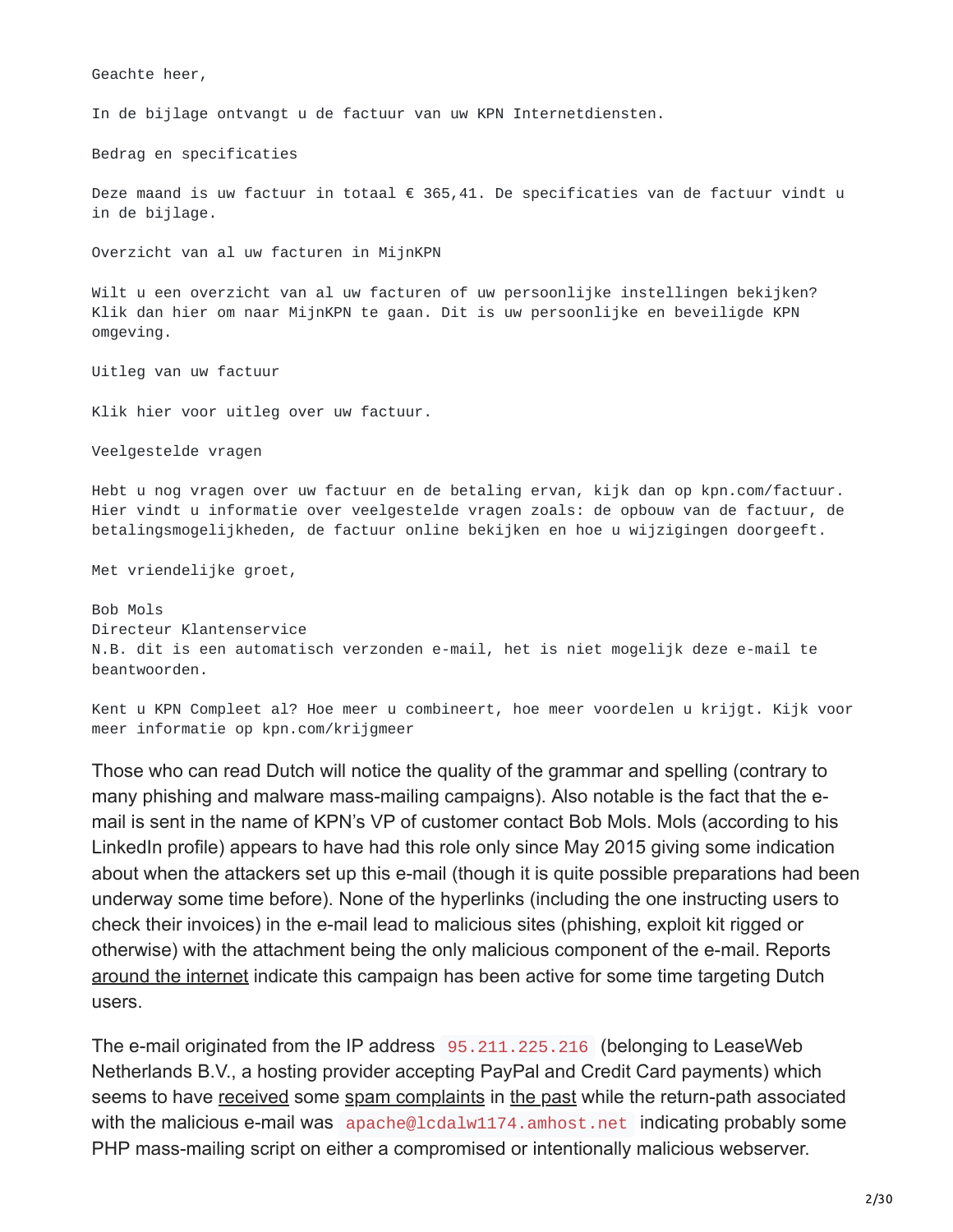AMhost is a hosting provider (acting as a LeaseWeb reseller) which accepts a variety of payment methods including WebMoney (very popular in the Russian criminal underground), ECoin.cc (a Russian online payment system), Paxum (a Montreal-based global ewallet payment system), EPESE (another Russian-language e-payment system) and Credit Card, has contact addresses on the British Virgin Islands and Scotland but has a customer service operating Moscow office hours in the Russian and English language.

Either way, the attachment itself is a ZIP archive with the following characteristics:

- Filename: Factuur 11100641293.zip
- MD5: 380dfb7c4695be4f1d32d178056662be
- SHA256: 3746d03a417a308cccce3643787929d6c0f8567cee076689606fc8d3c3b6b916
- First virustotal submission: 2015-11-03 22:27:07 UTC
- Compression metadata datetime: 2015-11-03 19:09:54

The archive contains a single file named 'Factuur 11100641293.pdf.exe' with a PDF file icon hoping to trick unsuspecting users. Extremely simple but still effective in many cases.

## **The Crypter/Dropper**

The malicious 'Factuur 11100641293.pdf.exe' has the following characteristics:

- Filename: Factuur 11100641293.pdf.exe
- Alternate filenames (according to virustotal intelligence): tvnserver.exe
- MD5: bedba9325fba353c146026a7ae970e8c
- SHA256: c8534583d412d59b4b17c668bf8afddda31155ba6a12e79c2fa228ac9af88c75
- First virustotal submission: 2015-11-03 23:32:14 UTC
- PE timestamp: 2015:10:21 16:15:36+01:00
- Spotted (according to virustotal intelligence): as response content to URL hxxp://91.121.219.212/tvnserver.exe
- PeID signature: Microsoft Visual C++ 6.0
- DiE signature: MSVC++ 6.0, MFC 4.2, MSLinker 6.0

[The application appears to be written in MSVC++ using the Microsoft Foundation Class](https://msdn.microsoft.com/en-us/library/d06h2x6e.aspx) library and seems to be a different crypter/dropper than the ones used in previous CTBlocker campaigns (including those targeting victims in the Netherlands) [[1,](https://www.dearbytes.com/blog/matroesjka-poppen-ctb-locker/) [2](http://christophe.rieunier.name/securite/CTB-Locker/CTB-Locker_Payload/CTB-Locker_payload_obfuscation_layers_analysis.php)]. After reverse engineering this crypter and searching for some of its characteristics (hardcoded mutex [names, behavior, etc.\) i discovered it is the same \(or heavily related to\) one described in this](https://www.virusbtn.com/virusbulletin/archive/2014/07/vb201407-VB6) [article by Marion Marschalek about reversing obfuscated Miuref samples and this article by](http://antimalwarelab.blogspot.nl/2015/03/unpacking-mfc-compiled-cryptowall.html) Christopher del Fierro about an obfuscated [Cryptowall](https://business.kaspersky.com/cryptowall-3-0-an-evolution-twist/4137/) ransomware sample. It might have saved me some time if some identification tool had properly identified this crypter but oh well. I'll briefly walk through my approach in reverse engineering.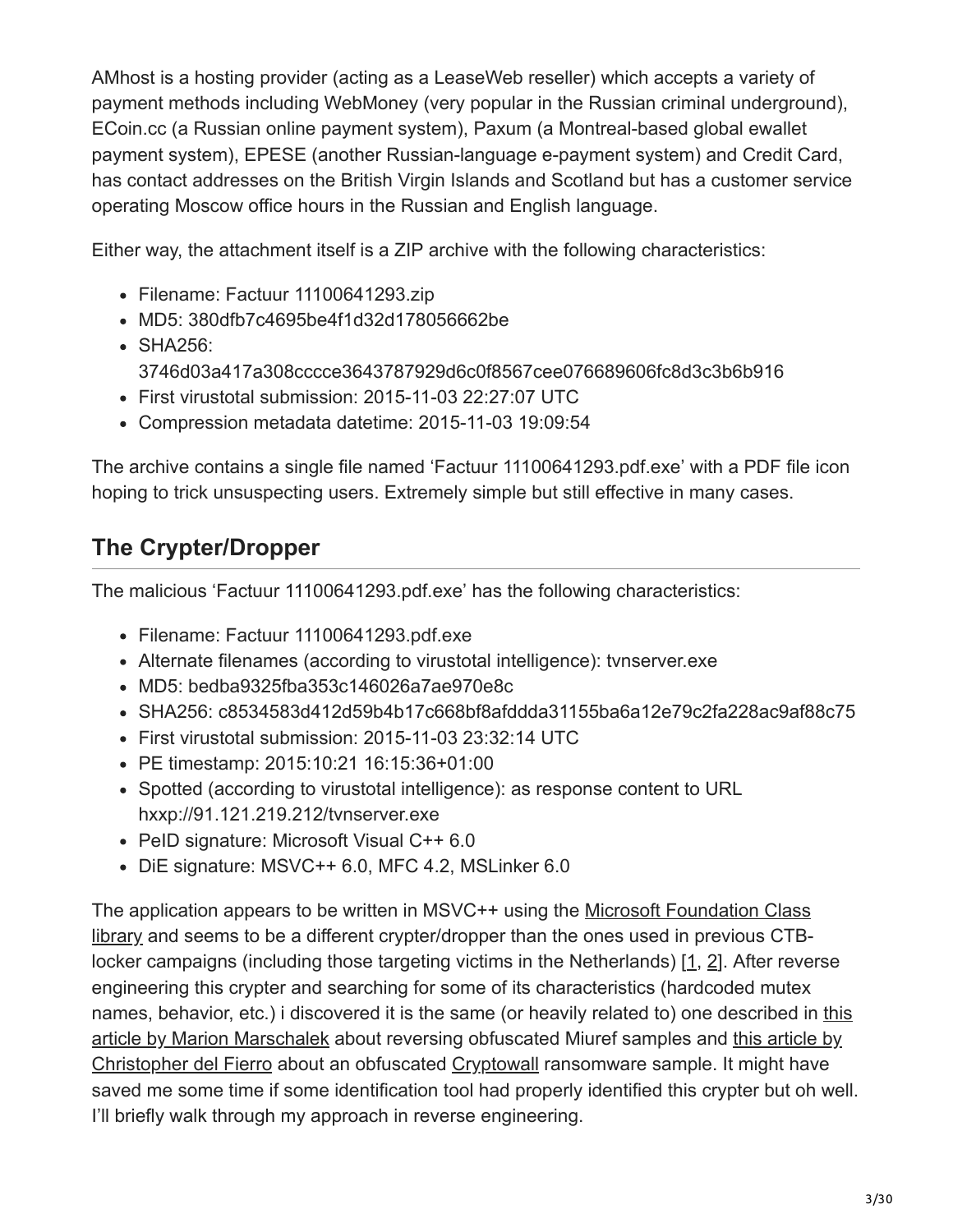Given that we're dealing with an MFC application with callbacks and whatnot and we don't want to step through the entire thing instruction-by-instruction i simply set a break-onexecute hardware breakpoint on the .text segment allowing me to skip code executed in the MFC library (or other loaded libraries) while not skipping over potentially interesting code part of the crypter itself.

### **First layer**

After wading through some of the less interesting stuff the crypter gets to the following code: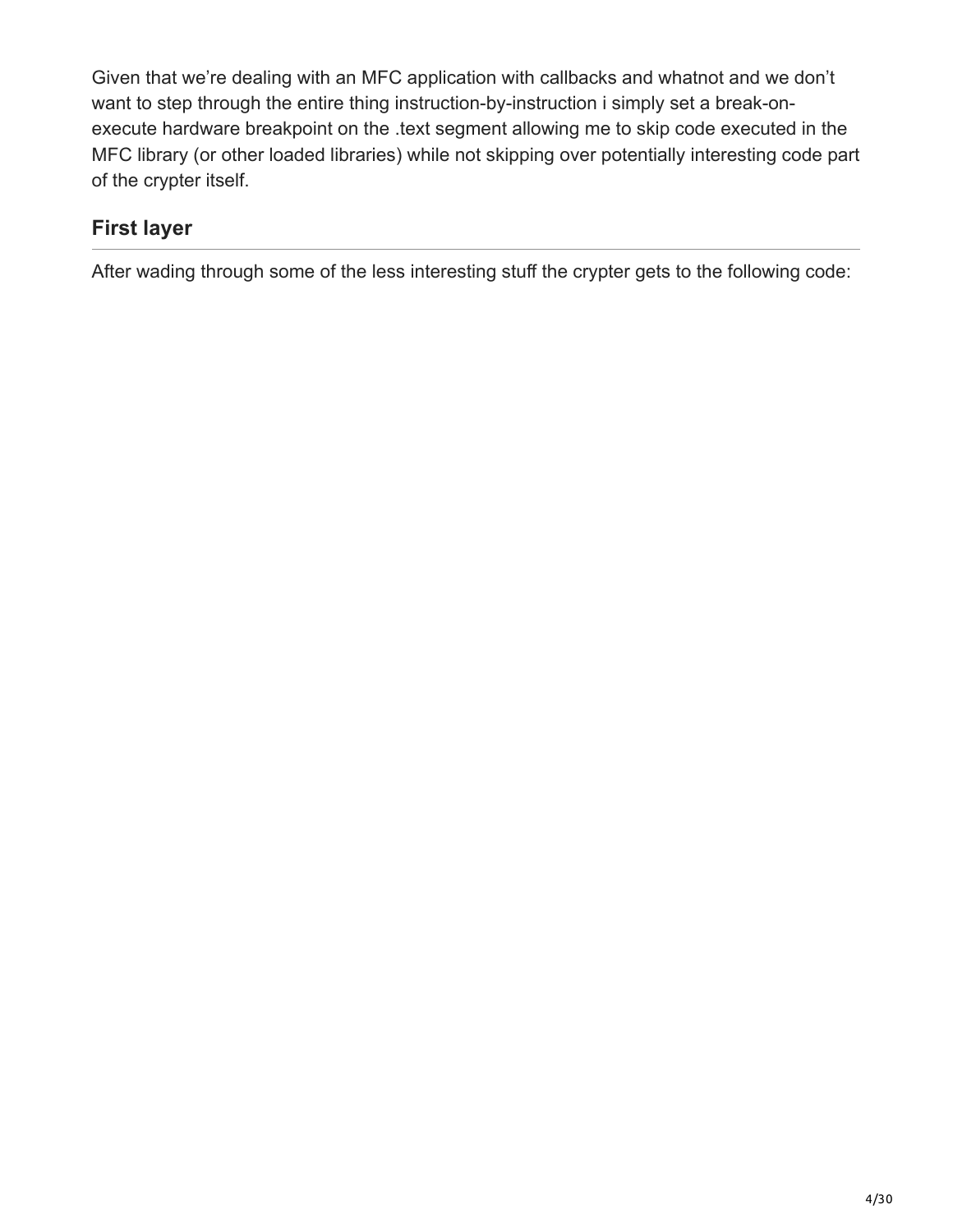.text:004014BD loc\_4014BD: ; CODE XREF: .text:0040151Aj .text:004014BD lea ecx, [ebp-1Ch] .text:004014C0 call ??0CString@@QAE@XZ ; CString::CString(void) .text:004014C5 push 2 .text:004014C7 lea eax, [ebp-14h] .text:004014CA push edi .text:004014CB push eax .text:004014CC lea ecx, [ebp-10h] .text:004014CF mov byte ptr [ebp-4], 5 .text:004014D3 call ?Mid@CString@@QBE?AV1@HH@Z ; CString::Mid(int,int) .text:004014D8 push eax .text:004014D9 lea ecx, [ebp-1Ch] .text:004014DC mov byte ptr [ebp-4], 6 .text:004014E0 call ??4CString@@QAEABV0@ABV0@@Z ; CString::operator=(CString const &) .text:004014E5 lea ecx, [ebp-14h] .text:004014E8 mov byte ptr [ebp-4], 5 .text:004014EC call ??1CString@@QAE@XZ ; CString::~CString(void) .text:004014F1 mov ecx, [ebp-1Ch] .text:004014F4 push 10h .text:004014F6 push 0 .text:004014F8 push ecx .text:004014F9 call ds:strtol .text:004014FF add esp, 0Ch .text:00401502 lea ecx, [ebp-1Ch] .text:00401505 mov [ebx], al .text:00401507 mov byte ptr [ebp-4], 3 .text:0040150B call ??1CString@@QAE@XZ ; CString::~CString(void) .text:00401510 mov edx, [ebp-10h] .text:00401513 add edi, 2 .text:00401516 inc ebx .text:00401517 cmp edi, [edx-8] .text:0040151A jl short loc\_4014BD .text:0040151C .text:0040151C loc\_40151C: ; CODE XREF: .text:004014B5j .text:0040151C push 40F2B000h .text:00401521 push 0 .text:00401523 jmp loc\_403315  $(\ldots)$ .text:00403315 loc\_403315: .text:00403315 lea eax, [ebp-1B88h] .text:0040331B jmp loc\_401529  $(\ldots)$ .text:00401529 loc\_401529: .text:00401529 call eax

What happens here is a bunch of CString objects get allocated and decoded into a piece of shellcode that gets stored on the stack. This is what part of the memory in question looks like before decoding: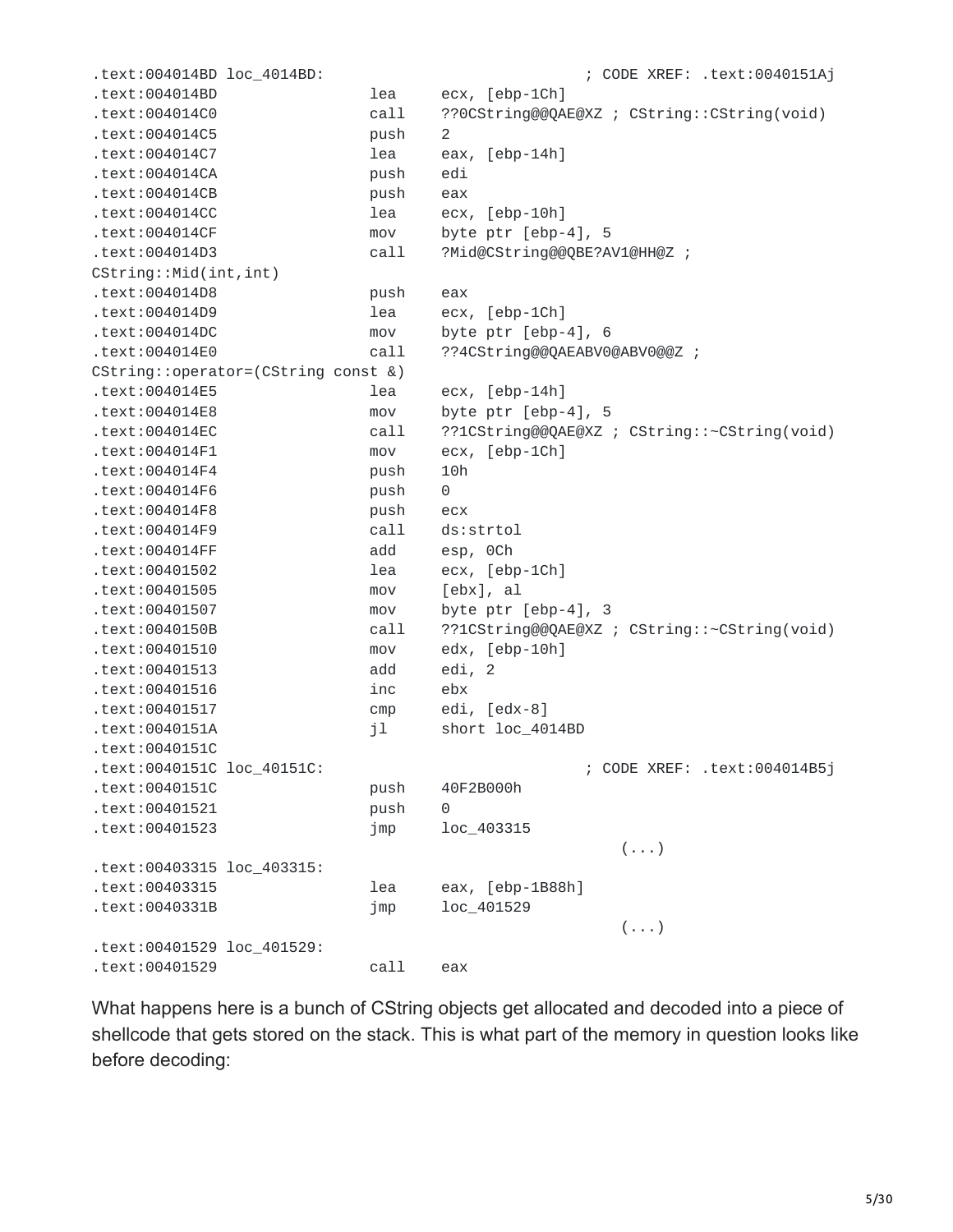0033957C 65 38 30 44 30 32 30 30 30 30 33 33 43 30 63 33 e80D02000033C0c3 0033958C 38 42 35 34 32 34 30 63 38 62 34 63 32 34 30 34 8B54240c8b4c2404 0033959C 38 42 63 32 34 41 35 37 38 62 66 39 38 35 63 30 8Bc24A578bf985c0 003395AC 37 34 31 32 35 36 38 64 37 32 30 31 38 42 35 34 7412568d72018B54 003395BC 32 34 31 30 38 61 30 32 38 38 30 31 34 31 34 32 24108a0288014142 003395CC 34 45 37 35 46 37 35 65 38 42 63 37 35 46 63 33 4E75F75e8Bc75Fc3 003395DC 35 35 38 42 45 43 35 31 35 31 35 33 35 36 35 37 558BEC5151535657  $(\ldots)$ 

And after (when the hex representation is transformed to bytes and stored on the stack):

0012E188 E8 0D 02 00 00 33 C0 C3 8B 54 24 0C 8B 4C 24 04 Stack[00000748]:0012E188 call sub\_12E39A

#### **Second layer**

The sub\_12E39A routine is the second layer of the crypter. It is self-contained and dynamically imports the API functions it needs from various DLLs. Its functionality consists of introducing some system persistence and decrypting (using what i recognized as a selfcontained implementation of the RC4 stream cipher) a third stage payload and can be summarized as:

- Copy running executable to startup folder
- Search for ciphertext buffer and key within program image
- Allocate buffer, decrypt key, decrypt ciphertext and copy to buffer, execute shellcode in buffer

The pseudo-code looks (edited and reduced for clarity) as follows: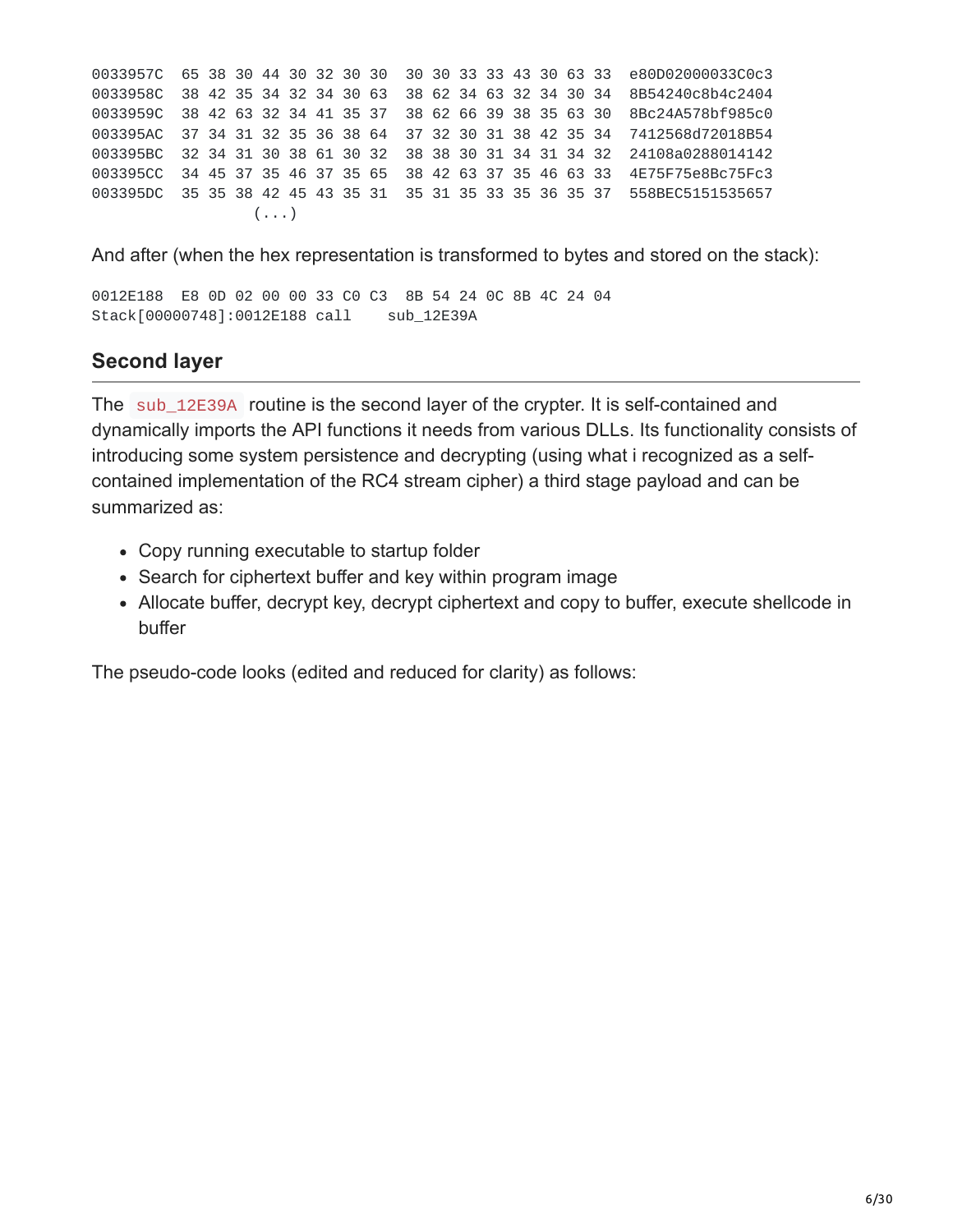```
int sub_12E39A()
{
  load_libraries_get_procaddrs();
  GetModuleFilenameW(0, &own_filename, 260);
  SHGetSpecialFolderPathW(0, &app_data_path, CSIDL_LOCAL_APPDATA, False);
  Append(&app_data_path, "\\CSIDL_X");
  SHGetSpecialFolderPathW(0, &startup_path, CSIDL_STARTUP, False);
  if (strstr(own_filename, ".tmp"))
  {
    SetFileAttributesW(&app_data_path, FILE_ATTRIBUTE_NORMAL);
    CopyFileW(&own_filename, &app_data_path, 0);
  }
  else
  {
    if (strstr(&own_filename, &startup_path))
    {
        goto LABEL_6;
        }
        SetFileAttributesW(&own_filename, FILE_ATTRIBUTE_NORMAL);
        CopyFileW(&app_data_path, &own_filename, 0);
  }
LABEL_6:
  fhandle = CreateFileW(&own_filename, 0x80000000, 1, 0, 3, 0, 0);
  fsize = GetFileSize(fhandle, 0);
  buffer = VirtualAlloc(0, 10 * fsize, MEM_COMMIT|MEM_RESERVE,
PAGE_EXECUTE_READWRITE);
  ReadFile(fhandle, buffer, fsize);
  CloseHandle(fhandle);
 memset(ciphertext, 0, ...);
  seek_index = 0;while (1)
  {
        v27 = *(BYTE *)(seek_index + buffer);
        if ( *(\_BYTE *)(seek\_index + buffer + 2) == v27 - 4 & & *(\_BYTE *)(seek\_index+ buffer + 4) == v27 - 1 && *(_BYTE *)(seek_index + buffer + 6) == v27 + 2 && *(_BYTE
*)(seek_index + buffer + 8) == v27 + 3 )
                break;
        if (seek_index == fsize - 1)
                return 0;
        if (seek_index >= fsize)
                goto LABEL_26;
 }
  memcpy(ciphertext, *(BYTE*)(buffer + seek_index + 20), 0x4E34);
 memcpy(key, *(BYTE*)(buffer + seek_index), 20);
LABEL_26:
  do_rc4(ciphertext, key, 0x4E20, 0x14);
  decoded_buffer = VirtualAlloc(0, 0 \times 4E20, 0 \times 3000, 64);
  memcpy(decoded_buffer, ciphertext, 0x4E20);
```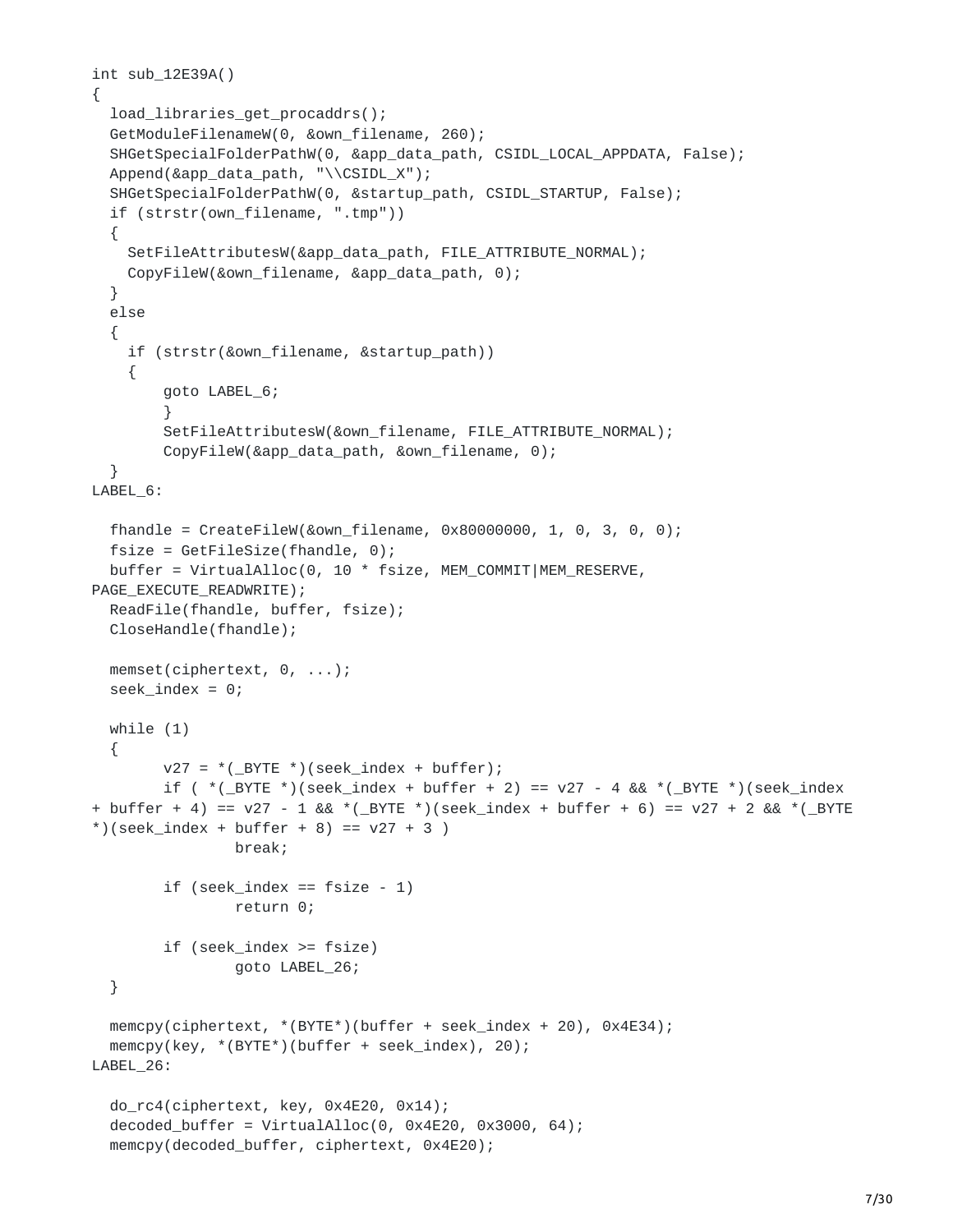## **Third layer**

The third and final layer of the crypter consists of a rather complex multi-purpose function which is called in recursive fashion where the calling parameters specify what functionality to execute, effectively making it a finite state machine. I didn't spend too much time reversing the entire thing as i primarily wanted to get to the actual CTB-locker executable (and discovering this had already been done upon trying to identify it using strings uncovered in the reversing process) but a short summary of the third layer's functionality is as follows:

- Check if an app named 'myapp.exe' is present in the system root directory. If it is, the [process terminates. According to Marschalek this stems from a crypter/packer known](http://www.gironsec.com/blog/2014/05/unpacking-the-local-app-wizard-packer/) as 'Local-App-Wizard'
- Unpack compressed data to a memory block
- Verify our process privileges, create mutex named "qazwsxedc"
- Check whether we are run in Sandboxie (check if sbiedll.dll is loaded in running process)
- Check whether we are run in virtualbox (check if VBoxService.exe or vmtoolsd.exe are running)
- Run decrypted CTB-locker (in-memory only, never actually dropped to the disk)
- Ensure startup persistence (copy to startup folder, create registry entries, schedule task for startup, etc.)
- Get default web browser application

It appears we are dealing with a slightly different version of the same crypter described by Marschalek and del Fierro. Not all that relevant but it was left unmentioned in their analyses that the employed cipher is, again, an inline implementation of RC4 which is first used to decrypt a key which is then used to decrypt the actual final payload. The final payload is executed (in-memory) using the [RunPE](http://www.adlice.com/runpe-hide-code-behind-legit-process/) technique.

Rather than trying to watch the injected final payload execute or trying to extract it from its injected parent process i simply dumped the memory buffer holding it after decryption but before injection using the following small IDC script:

```
import struct
buffer\_address = 0x...final_payload_size = 0x...fp = open("final_payload", "wb");
for i in xrange(buffer_address, buffer_address+final_payload_size):
  fp.write(struct.pack('B',Byte(i)));
fp.close()
```
After dumping the final payload (which is a fully functional PE executable) we can load that up in our disassembler of choice.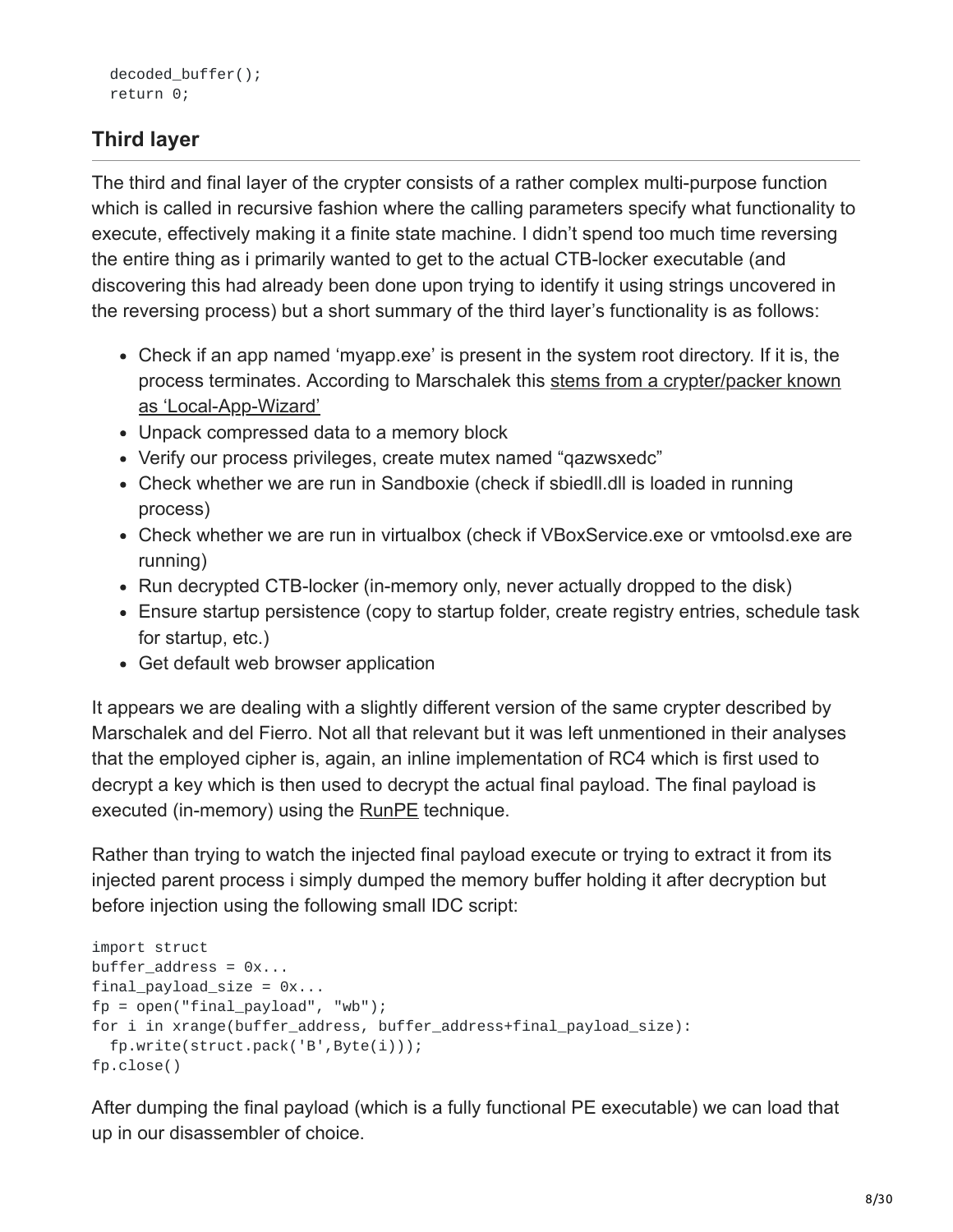## **The CTB-Locker Executable**

Hidden within the layers of the above described crypter is the actual CTB-locker ransomware executable. It has the following characteristics:

- MD5: 1c0fbff0f6a18ce6d05e0026b7423b64
- SHA256: 5213f2db9add9fed538d3730ccafde120cf3822d7a4c17ec17eba6347e417f8a
- First virustotal submission: not seen before
- DiE signature: Microsoft Linker(10.0)
- $\bullet$  TrID: UPX (42.3%)

Despite TrID's (cautious) UPX match the executable is in fact not packed with UPX but crypted using a straight-forward VirtualAlloc/VirtualProtect style crypter with instructions scattered around the executable and linked by jumps (though this didn't prove a problem for IDA's pseudo-code generator which tied it together nicely):

| text:0042CD47 start.       | proc near |                 |                                                                       |  |
|----------------------------|-----------|-----------------|-----------------------------------------------------------------------|--|
| .text:0042CD47             |           |                 |                                                                       |  |
|                            |           |                 | .text:0042CD47 ; FUNCTION CHUNK AT .text:00416B9E SIZE 00000007 BYTES |  |
| .text:0042CD47             |           |                 |                                                                       |  |
| .text:0042CD47             | push      | ebp             |                                                                       |  |
| text:0042CD48.             | jmp       | loc 416B9E      |                                                                       |  |
|                            |           |                 | $(\ldots)$                                                            |  |
| .text:00416B9E loc 416B9E: |           |                 | ; CODE XREF: start+1j                                                 |  |
| .text:00416B9E             | mov       | ebp, esp        |                                                                       |  |
| text:00416BA0.             | jmp       | crypter_routine |                                                                       |  |
|                            |           |                 | $(\ldots)$                                                            |  |
| text:0046D19E.             | sub       | esp, 20h        |                                                                       |  |
| text:0046D1A1.             | jmp       | loc 46AF19      |                                                                       |  |
|                            |           |                 | $(\ldots)$                                                            |  |
| text:0043AE16.             | call      | eax             |                                                                       |  |
| text:0043AE18.             | $\lim p$  | loc 457A62      |                                                                       |  |

Which, in pseudo-code, looked roughly like:

```
VirtualAlloc(lpAddress, dwSize, ...);
decrypt_and_copy(lpAddress, encrypted_code, key, size);
VirtualProtect(lpAddress, dwSize, PAGE_EXECUTE_READWRITE, ...);
lpAddress();
```
There are two such more or less identical layers before we get to the *actual* CTB-locker code. I didn't bother to look into the deobfuscation routine and simply skipped straight to the point where the alloc'ed and deobfuscated memory was executed.

## **CTB-locker Internals**

Most of the internals of CTB-locker have already been outlined in various posts around the web: by [Luxembourg's CIRCL](https://www.circl.lu/pub/tr-33/), Christophe Rieunier [[1](http://christophe.rieunier.name/securite/CTB-Locker/CTB-Locker_analysis_en.php), [2\]](http://christophe.rieunier.name/securite/CTB-Locker/CTB-Locker_Payload/CTB-Locker_payload_obfuscation_layers_analysis.php) and Massimiliano Felici (aka 'Zairon') [[1,](https://zairon.wordpress.com/2015/02/09/ctb-locker-files-decryption-demonstration-feature/) [2](https://zairon.wordpress.com/2015/02/17/ctb-locker-encryptiondecryption-scheme-in-details/)]. However, i will give a brief overview of the internals covering both stuff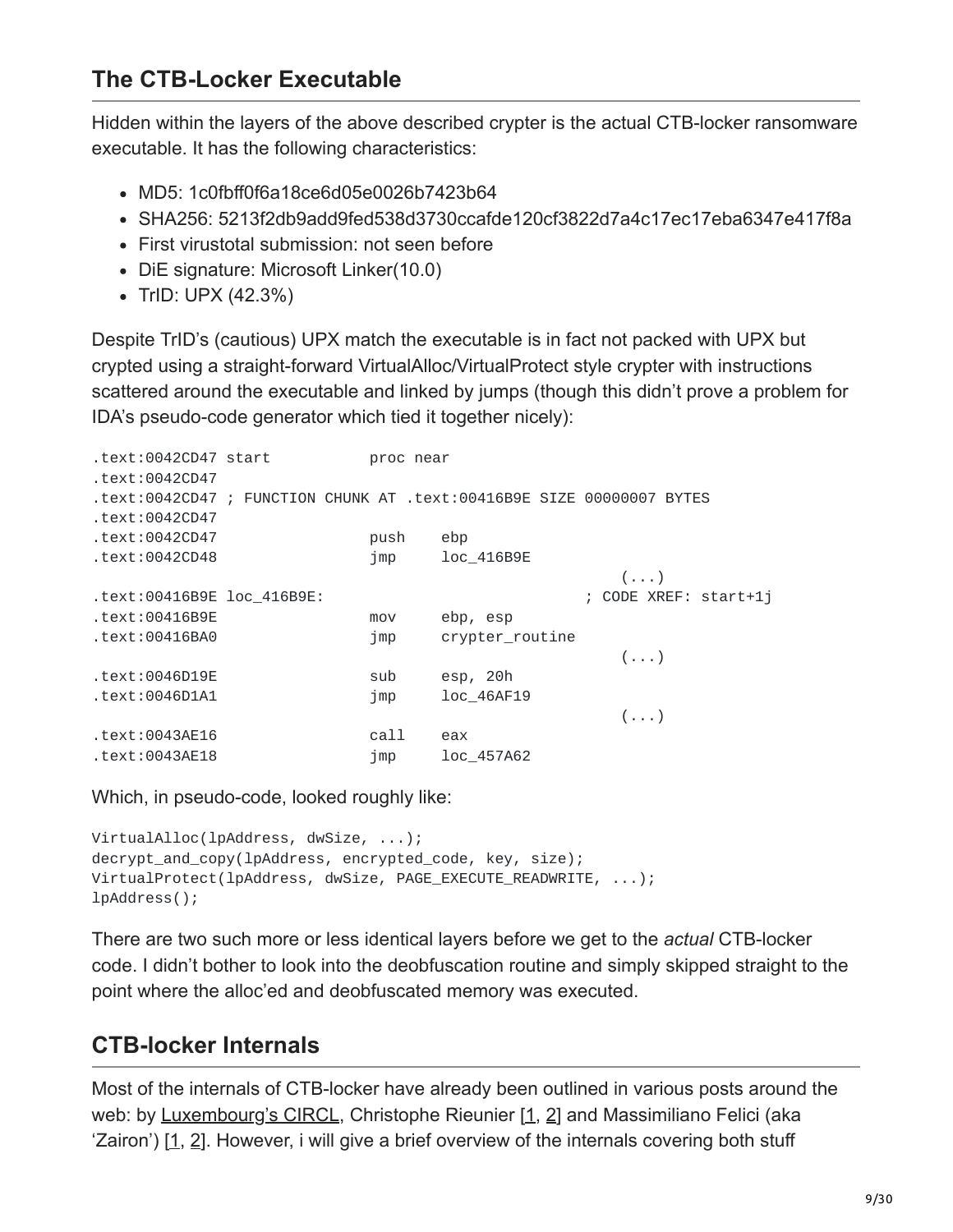already covered and some stuff not covered before especially considering there seemed to be minor differences between the sample i reverse-engineered and the ones discussed in various public analyses. The primary focus will be on the CTB-locker infrastructure and its cryptographic scheme as those are of primary interest.

#### **Overview**

As outlined in the analyses of [CIRCL](https://www.circl.lu/pub/tr-33/) and [Rieunier](http://christophe.rieunier.name/securite/CTB-Locker/CTB-Locker_Payload/CTB-Locker_payload_obfuscation_layers_analysis.php) CTB-locker goes through a series of preperatory steps before it starts encrypting files. These steps can be summarized as follows (leaving out some of the less interesting parts):

- The onion addresses of the payment and gateway servers (see the CTB-locker infrastructure section) are deciphered
- The corehash is generated
- A mutex (with its named drived from the corehash) is checked for existence (to prevent multiple instances of the malware running) and if it doesn't exist is created
- A list of file extensions it wants to target is prepared
- The 'lock screen' text with the ransom message is prepared (but not yet shown)
- The executable is loaded into sychost.exe with elevated privileges
- Within svchost.exe key generation takes place (see the Key Generation section)
- In addition a thread is created which encrypts all files on fixed, removable or network mapped drives (see the File Encryption section)
- Two seperate threads are created for 'pingback' communication with the gateway server and in order to monitor payment/decryption requests by the victim (see the File Decryption section)
- All shadow copies are deleted using vssadmin delete shadows all
- Persistence is ensured
- A list of all encrypted files is dropped and the desktop background is changed to the 'lock screen'

#### **The corehash**

Central to many of CTB-locker's operations is what [Zairon](https://zairon.wordpress.com/2015/02/09/ctb-locker-files-decryption-demonstration-feature/) dubbed the corehash . The corehash is a 256-bit value constructed as follows (in Python equivalent):

```
def get_machine_guid():
  aReg = ConnectRegistry(None, HKEY_LOCAL_MACHINE)
  aKey = OpenKey(aReg, r"SOFTWARE\\Microsoft\\Cryptography")
  return QueryValueEx(aKey, "MachineGuid")[0]
def get_core_hash():
  return sha256(get_machine_guid().replace('-', '').decode('hex')).digest()
```
The cryptographic machine GUID holds a UUID created by Windows upon installation and is (in theory but not in practice) unique to the particular machine. CTB-locker uses the corehash by splitting it into eight 4-byte DWORDs each of which are used for a particular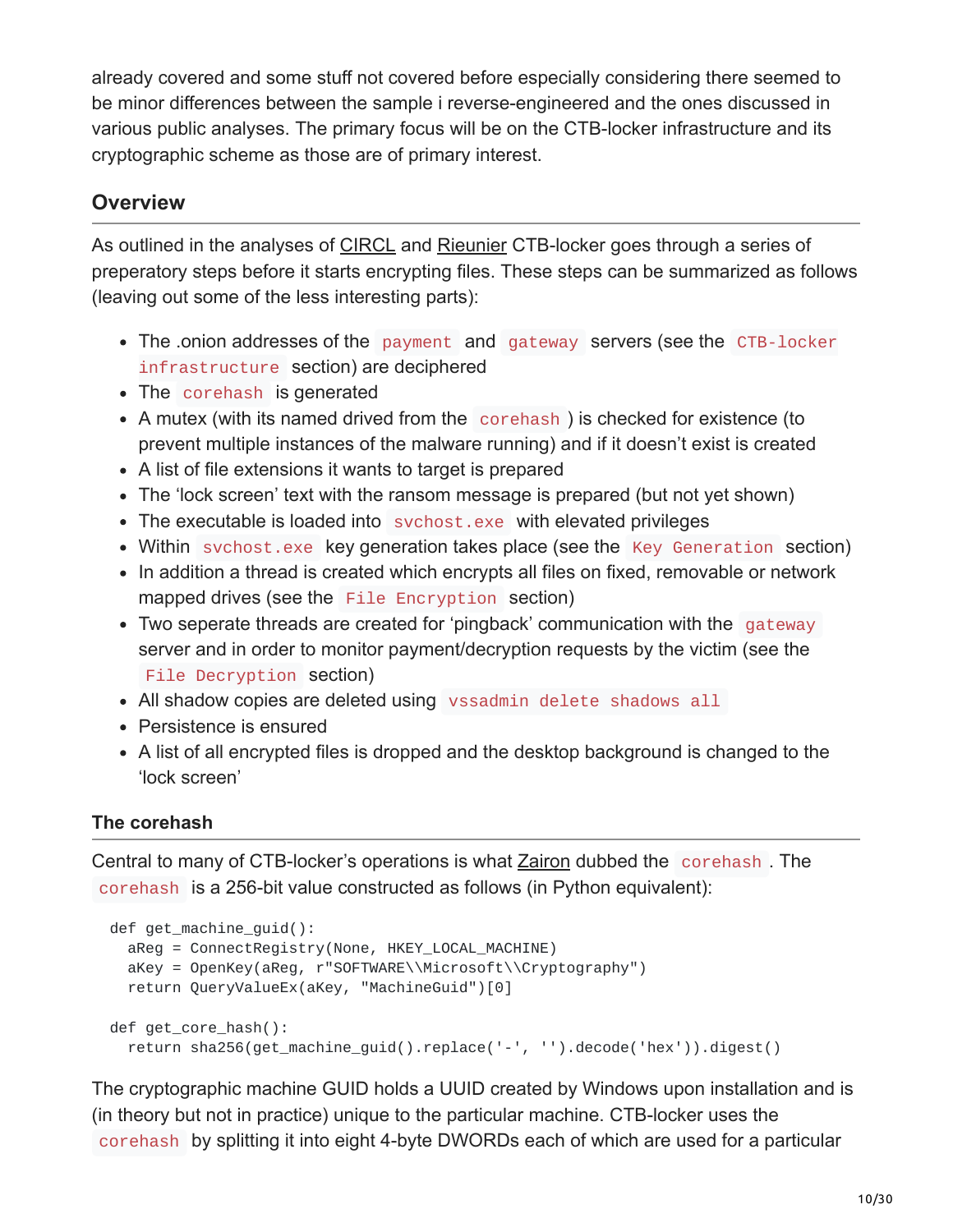function. The corehash DWORDs are mapped to 7-character lowercase alphabetic strings which are (due to the nature of the corehash) more or less 'per-machine unique'. Mapping from DWORD to string is done using the following function (in Python equivalent):

```
def dword_to_string(a1):
 v1 = []v3 = 7v2 = a1while (v3):
   v4 = v2v2 /= 0x1Av1.append(chr((v4 % 0x1A) + 97))
   v3 - 1return "".join(v1)
```
The DWORDs serve the following purposes (among others):

- 1st DWORD: hiddeninfo filename (see Key Generation section)
- 4th DWORD: helpinfo html filename (lists all files encrypted and contains payment instructions)
- 6th DWORD: Copied malicious filename for persistence purposes
- 7th DWORD: Mutex name

## **A brief recap of ECDH**

Before we move on to key generation i'll give a brief recap on ECC/ECDH for those who are a little rusty on the fundamentals. Elliptic Curve Cryptography (ECC) is a public-key cryptography approach using [elliptic curves](https://en.wikipedia.org/wiki/Elliptic_curve) (ie. non-singular algebraic curves of the form y<sup>^2</sup>  $= x^3 + ax + b$ ) over [finite fields](https://en.wikipedia.org/wiki/Finite_field) (ie. fields with a finite set of elements).

### **The (EC)DLP**

The security of ECC is reducible to the [Elliptic Curve Discrete Logarithm Problem \(ECDLP\).](https://en.wikipedia.org/wiki/Discrete_logarithm) That is, given a secret scalar  $k$  and a public point P on a (good) curve it is trivial to determine the [point multiplication](https://en.wikipedia.org/wiki/Elliptic_curve_point_multiplication) resulting in a third public point  $Q = kP$  mod  $m = P + P +$  $\ldots$  + P mod m but infeasible (within time and resource constraints as determined by the security parameter being the size of the curve) to deduct  $k$  from  $\theta$  and  $\theta$ . This is the multiplicative group analogue of the regular discrete logarithm problem (which underpins the security of, among others, the regular Diffie-Hellman key agreement scheme) which states that it is trivial to compute  $g = b \wedge k$  but infeasible to compute  $k = \log b(q)$ . There are various ways to attack the DLP (often parallel to approaches in integer factorization) but assuming the choice of curve and security parameter are solid an attacker will have to 'hope' for cryptographic scheme design or implementation flaws rather than an attack on the primitive itself.

#### **ECDH**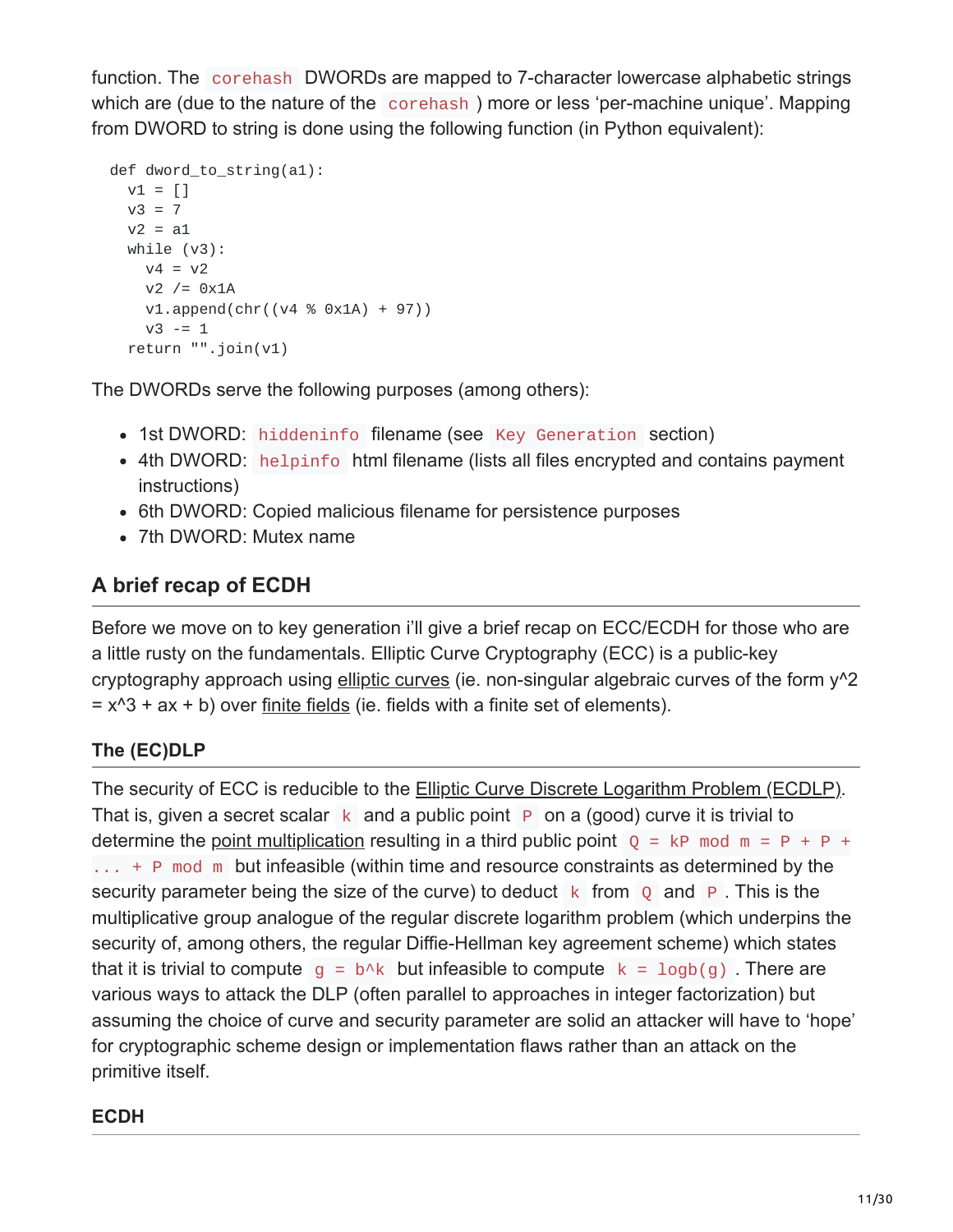One ECC application is the [Elliptic Curve Diffie-Hellman \(ECDH\)](https://en.wikipedia.org/wiki/Elliptic_curve_Diffie%E2%80%93Hellman) scheme which is an anonymous key agreement scheme allowing for two parties (each with their own EC asymmetric keypairs) to establish a shared secret over an insecure channel and operates as follows:

Curve basepoint: G

Alice keypair:  $(k_A, Q_A) = (k_A, k_A * G)$ Bob keypair:  $(k_B, Q_B) = (k_B, k_B * G)$ Alice computes:  $(x_k, y_k) = k_A * QB = k_A * k_B * G$ Bob computes:  $(x_k, y_k) = k_B * QA = k_B * k_A * G$ Shared secret:  $x_k$ 

[Note that the ECDH protocol is unauthenticated and as such not protected against Man-in](https://en.wikipedia.org/wiki/Man-in-the-middle_attack)the-Middle attacks (unless at least one public key involved is static in which case (among other issues) [forward secrecy,](https://en.wikipedia.org/wiki/Forward_secrecy) however, becomes an issue).

#### **Curve25519**

The elliptic curve used by CTB-locker is djb's [Curve25519](https://en.wikipedia.org/wiki/Curve25519) which offers 128 bits of security and has the following properties:

Curve: 
$$
y^2 = x^3 + 486662x^2 + x \mod (2^{255} - 19)
$$
  
Base point:  $G = 9$ 

### **Key Generation**

As covered by [Zairon](https://zairon.wordpress.com/2015/02/17/ctb-locker-encryptiondecryption-scheme-in-details/) in his reverse engineering of CTB-locker's cryptographic scheme, key generation consists of a GenSecretAndPublicKeys procedure which generates a random secret key and computes the corresponding public key:

```
r = CryptGenRandom(20) + GetSystemTimeAsFileTime() + GetTickCount() + (GetCurrent ProcessId() \oplus(GetCurrentThreadId() << 16)) + MachineGuidk_{secret} = SHA256(r)k_{public} = curve25519(k_{secret}, basepoint)
```
and a key generation procedure which generates two ephemeral Curve25519 keypairs, a shared secret (between the secret key of the second ephemeral keypair and the master public key embedded in the malware), a 256-bit AES key (consisting of the SHA256 hash digest of the shared secret) and a secret\_info buffer encrypted using AES-256: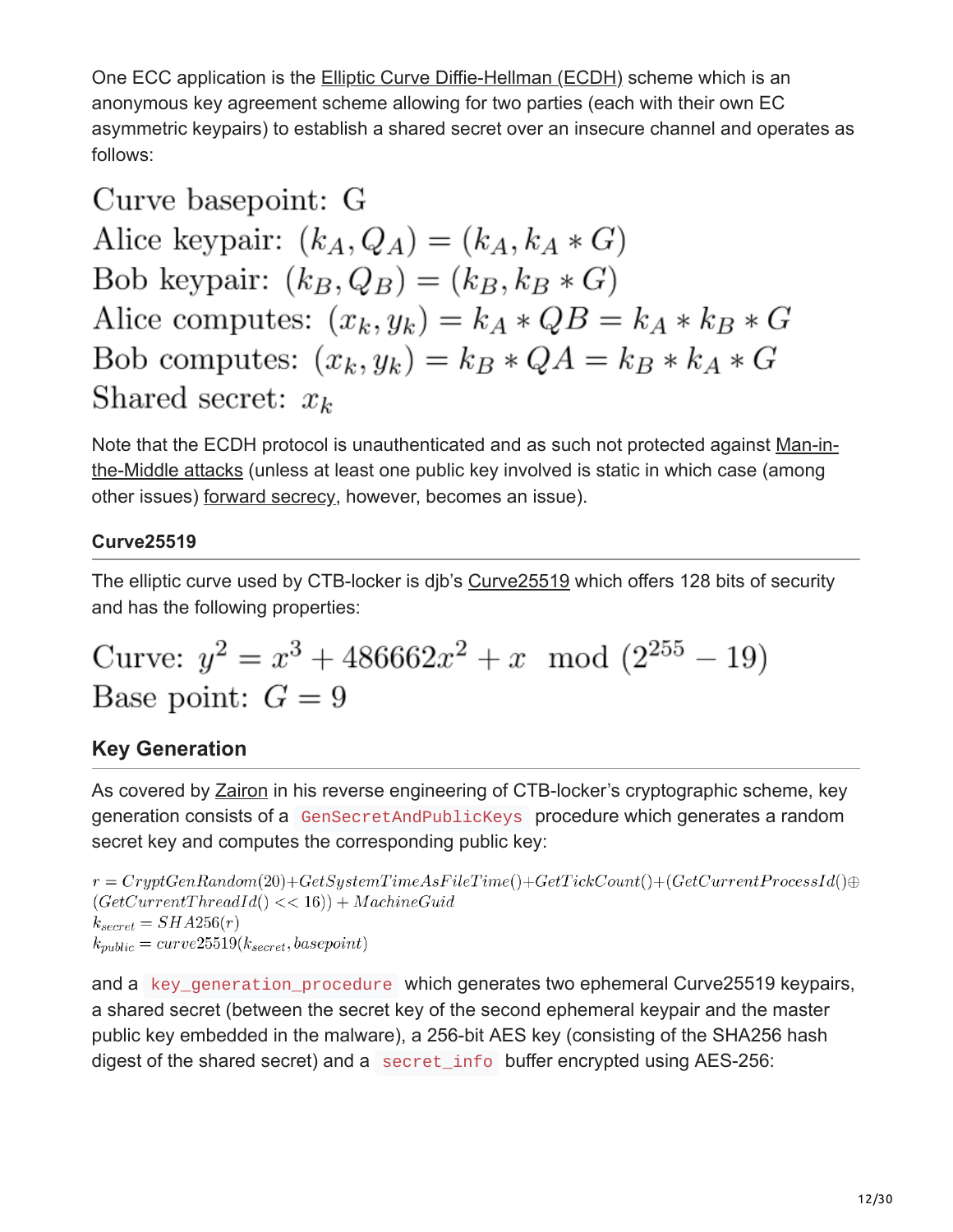```
genkeys(k_{A_{secret}}, k_{A_{public}})genkeys(k_{B_{secret}}, k_{B_{public}})sharedsecret = curve25519(k_{Bsecret}, k_{M_{public}})k_{aes} = SHA256(shared secret)AES_set\_encrypt\_key(k_{aes}, 256, k_{aes\_expanded})for (i = 0; i < 40; i += 4)secretinfo[counter] = AES\_encrypt(secretinfo[counter], k_{aes\_expanded})
```
The pseudo-code corresponding to this key generation scheme (including generation of asymmetric keypairs) is as follows:

```
int GenSecretAndPublicKeys(secret_key, public_key)
{
  CryptGenRandom(hProv, 0x14, &rand_buffer);
  GetSystemTimeAsFileTime(&(rand_buffer + 0x14));
  (*(DWORD*)(rand_buffer + 0x1C)) = GetTickCount();(*(DWORD*)(rand_buffer + 0x20)) = (GetCurrentProcessId() ^ (GetCurrentThreadId() <<
16));
  (*(DWORD*) (rand_buffer + 0x24)) = machine_guid[0];(*(DWORD*) (rand_buffer + 0x28)) = machine_guid[1];(*(DWORD*) (rand_buffer + 0x2C)) = machine_guid[2];(*(DWORD*) (rand_buffer + 0x30)) = machine_guid[3];secret_key = SHA256(rand_buffer, 52);
  (*(BYTE*)(secret_key)) &= 0xF8;
  (*(BYTE*)(secret_key + 0x1F)) = (((*(BYTE*)(secret_key + 0x1F)) & 0x3F) | 0x40);
  return curve25519(public_key, secret_key, (int)&basepoint);
}
int key_generation_procedure()
{
  (\ldots)CryptAquireContextW(hProv, 0, 0, PROV_RSA_FULL, CRYPT_VERIFYCONTEXT);
  GenSecretAndPublicKeys(&secret_key_1, &public_key_1);
  GenSecretAndPublicKeys(&secret_key_2, &public_key_2);
  curve25519(&shared_secret, &secret_key_2, &master_public_key);
  aes_key = SHA256(&shared_secret, 32);
  AES_set_encrypt_key(&aes_key, 256, &aes_expanded_key);
  counter = 0;
  do
  {
    AES_encrypt((int)(&secret_info[counter], &secret_info[counter],
&aes_expanded_key);
    counter += 4;}
  while ( counter \leq 0x28 );
  (\ldots)return result;
}
```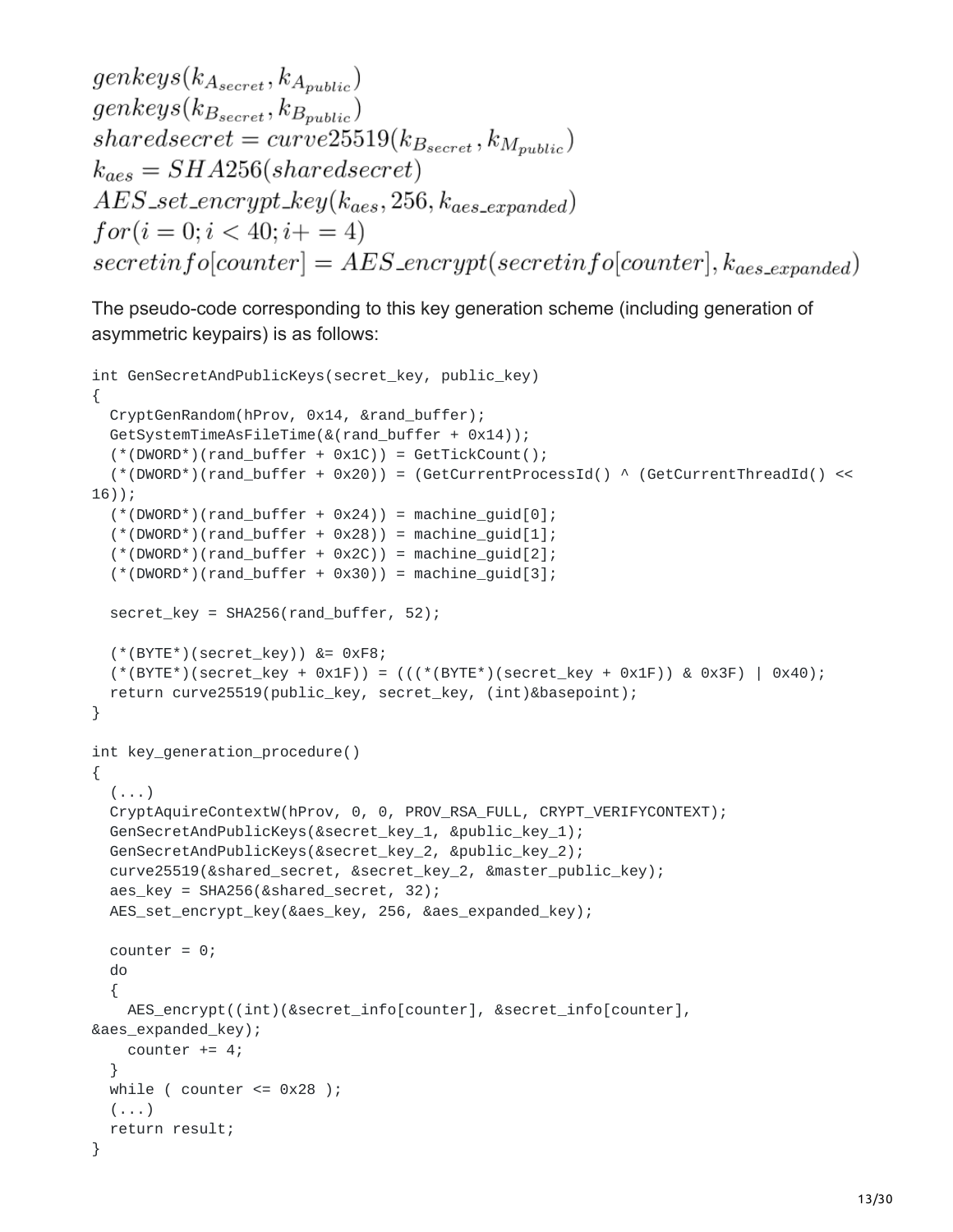The secret info segment holds secret key 1 and an 8-byte machine quid variable used to identify the victim to the backend server (see File Decryption section) upon communications. The master public key corresponding to this particular campaign is D5 46 B3 24 6C 7D 19 DA F4 C9 D7 1A 05 63 C3 F4 82 BC 18 35 1C 71 C1 35 AB 4F 6F 7A 6C 46 95 75 .

Judging from the disassembly, the Curve25519 implementation seems to be taken directly [from Adam Langley's implementation of the curve25519\\_donna function based on djb's](https://github.com/agl/curve25519-donna/blob/master/curve25519-donna.c) original implementation and as such seems solid. The encrypted secret\_info is stored in a hidden file (called hiddeninfo in Zairon's analysis) of 654 bytes in <CommonappDataFolder>\microsoft whose name is derived from the first DWORD of the corehash . The hiddeninfo file is organized roughly as follows and includes the 5 'demo' keys allowing users to decrypt 5 files offline for free in a "show of good faith" by the ransomware:

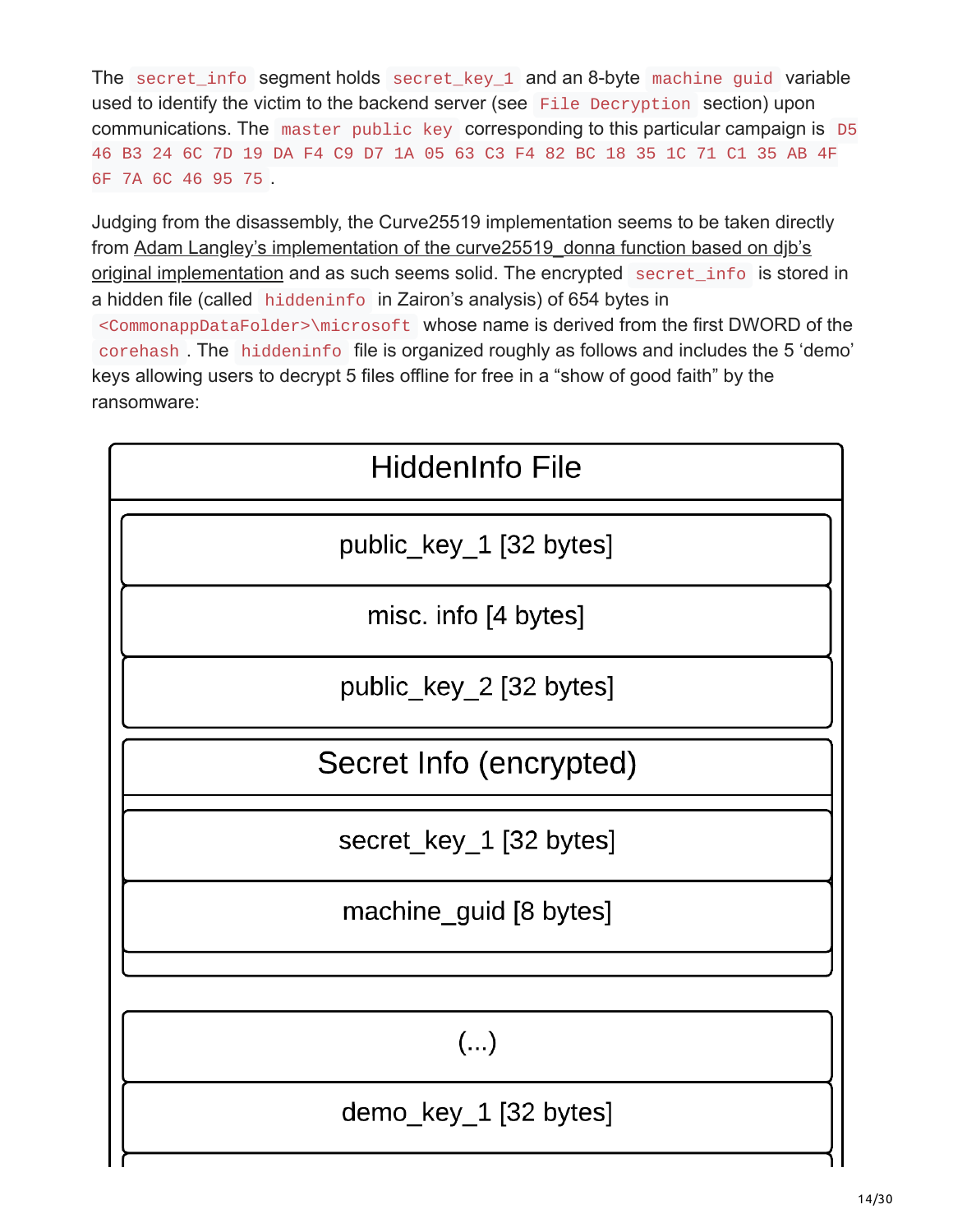

This info block is stored in memory (with the secretinfo segment encrypted as described below) and later written to the hiddeninfo file. Apart from the seperate encryption of the secretinfo segment the entire info block is also encrypted prior to storage in hiddeninfo using the following approach:

```
int store_hidden_info(hidden_info)
{
 AES_set_encrypt_key(&core_hash, 256, &core_hash_expanded_key);
  counter = 0;
  do
  {
    AES_encrypt((BYTE*)(hidden_info + counter), (BYTE*)(hidden_info + counter),
core_hash_expanded_key);
  λ,
 while (counter < 0x27E);
  hFile = CreateFile(hidden_info_filename, ...);
 WriteFile(hFile, hidden_info, ...);
}
```
This effectively encrypts the hidden info under the corehash as the AES key in what has to be the most inefficient custom block cipher mode of operation i've seen yet. In short, the AES encryption operates as a block-sized byte-by-byte sliding window over the plaintext. Either way this seems more of an obfuscation measure than one meant to ensure information confidentiality as the corehash can be trivially determined by us. What we're after, however, is secret\_key\_1 (see the section on File Decryption ) which is seperately encrypted (prior to this encryption) under an AES key derived from the SHA256 hash digest of the shared secret between the 2nd ephemeral secret key and the ransomware author(s)' master public key.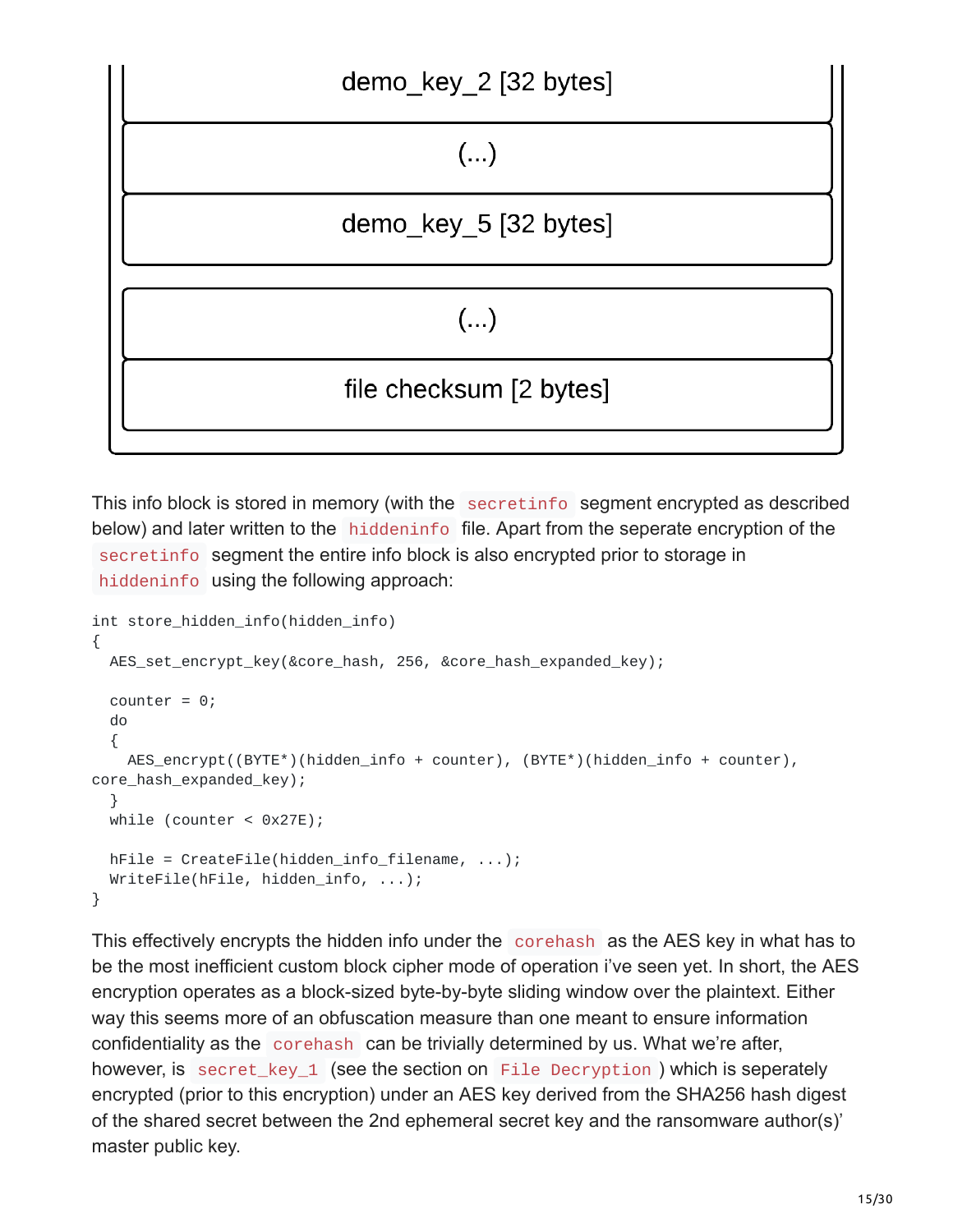Given the cryptographic centrality of this shared secret (from which the key encrypting the secretinfo block holding our target secret\_key\_1 is derived) which is established during the key generation process it is worth taking a look at the RNG underlying the generation of secret keys. All 256-bit secret keys are derived using SHA256 from 448 bits of 'random' data. This random data is composed as follows:

| Random Data                                      |
|--------------------------------------------------|
| CryptGenRandom [20 bytes]                        |
| GetSystemTimeAsFileTime.dwLowDateTime [4 bytes]  |
| GetSystemTimeAsFileTime.dwHighDateTime [4 bytes] |
| GetTickCount [4 bytes]                           |
| GetCurrentProcessId [4 bytes]                    |
| GetCurrentThreadId [4 bytes]                     |
| machine guid [16 bytes]                          |

The components of this random data are, however, random only to varying degrees. Assuming we are faced with a system after it has been hit by a CTB-locker infection (as opposed to a running infection) we can deduce the following elements:

GetSystemTimeAsFileTime: This function retrieves the current system date and time in UTC format. Given that the ransomware copies itself to %CSIDL\_LOCAL\_APPDATA% immediately after it is run (and just before key generation), creates the hiddeninfo file just before encryption and modifies it again just after encryption we can deduce the 8 bytes drived from this function from the creation/modification datetime stamps of these files (or at the very least reduce the contributed entropy to an absolute minimum of a few bits).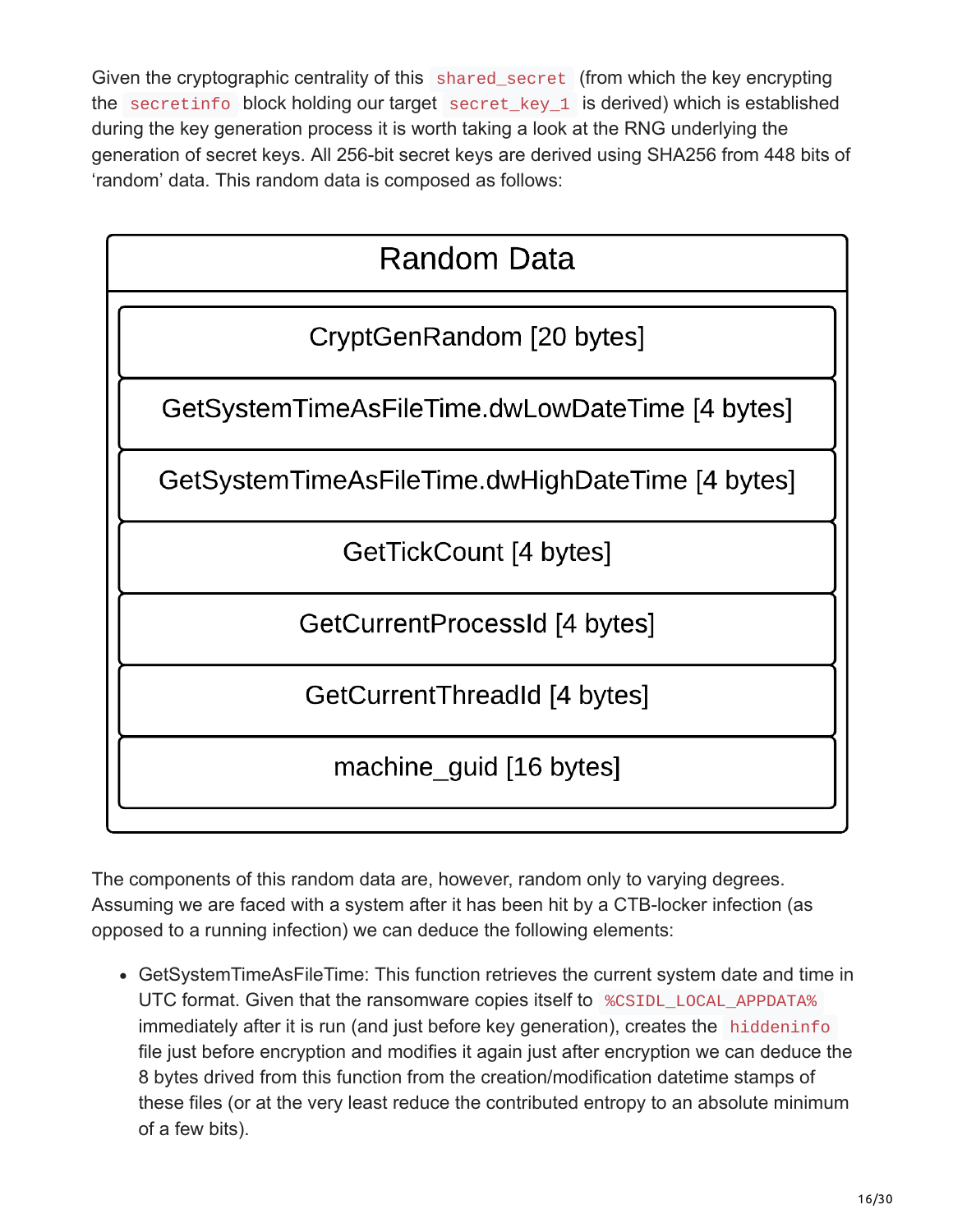• MachineGuid: We can derive these 16 bytes directly from the HKLM\SOFTWARE\Microsoft\Cryptography\MachineGuid registry key.

In addition, depending on the circumstances in which we respond to the infection, we can reduce (or fully eliminate) the contributed entropy of the following elements:

- GetTickCount : This value measures the number of milliseconds that have elapsed since system startup. The current system uptime can be retrieved on windows systems using eg. the systeminfo command (or seen directly in the task manager on Windows 7 systems). Provided the system did not reboot after infection (or the system maintains a log of boot times) we can narrow down the GetTickCount value at infection time by subtracting the amount of time ellapsed between creation of the hiddeninfo file and the current moment and subtracting the result of that from the current system uptime, ie.: tickestimate = (current\_uptime - (current\_time hiddeninfo\_creation\_time)). While this might not get us an exact estimate it does significantly reduce the function's contributed entropy.
- GetCurrentProcessId / GetCurrentThreadId : This function returns the PID of the calling process. If we are responding to an infection on a machine where the infection is still running (or the systems maintains a very granular logging of process events) we can identify the malicious process (which remains active since it runs two threads monitoring for payment/decryption attempts on part of the victim) from where CTBlocker is executing and derive the process and thread ids accordingly (using eg. [Process Explorer](https://technet.microsoft.com/en-us/sysinternals/processexplorer.aspx)).

In the absolute best case scenario, where we manage to eliminate all entropy contributed by the above mentioned functions, this still leaves us with the 160 bits of entropy contributed by CryptGenRandom . [CryptGenRandom](https://en.wikipedia.org/wiki/CryptGenRandom) is the CSPRNG provided by the Microsoft Crypto API and can generally be considered secure. It is based on SHA-1 and derives its entropy from the following sources:

- GetCurrentProcessID
- GetCurrentThreadID
- GetTickCount
- GetLocalTime
- QueryPerformanceCounter
- An MD4 hash of the user's environment block (which includes username, computer name, etc.)
- High-precision internal CPU counters, such as RDTSC, RDMSR, RDPMC
- Various other sources as outlined in the 2nd edition of 'Writing Secure Code' by Howard and LeBlanc [and this post](http://blogs.msdn.com/b/michael_howard/archive/2005/01/14/353379.aspx)

I think it is pretty safe to say that even if we reduce the entropy contributed by a few functions whose values we can reconstruct post-incident that the remaining entropy contributed to the secret keys by CryptGenRandom makes secret key prediction infeasible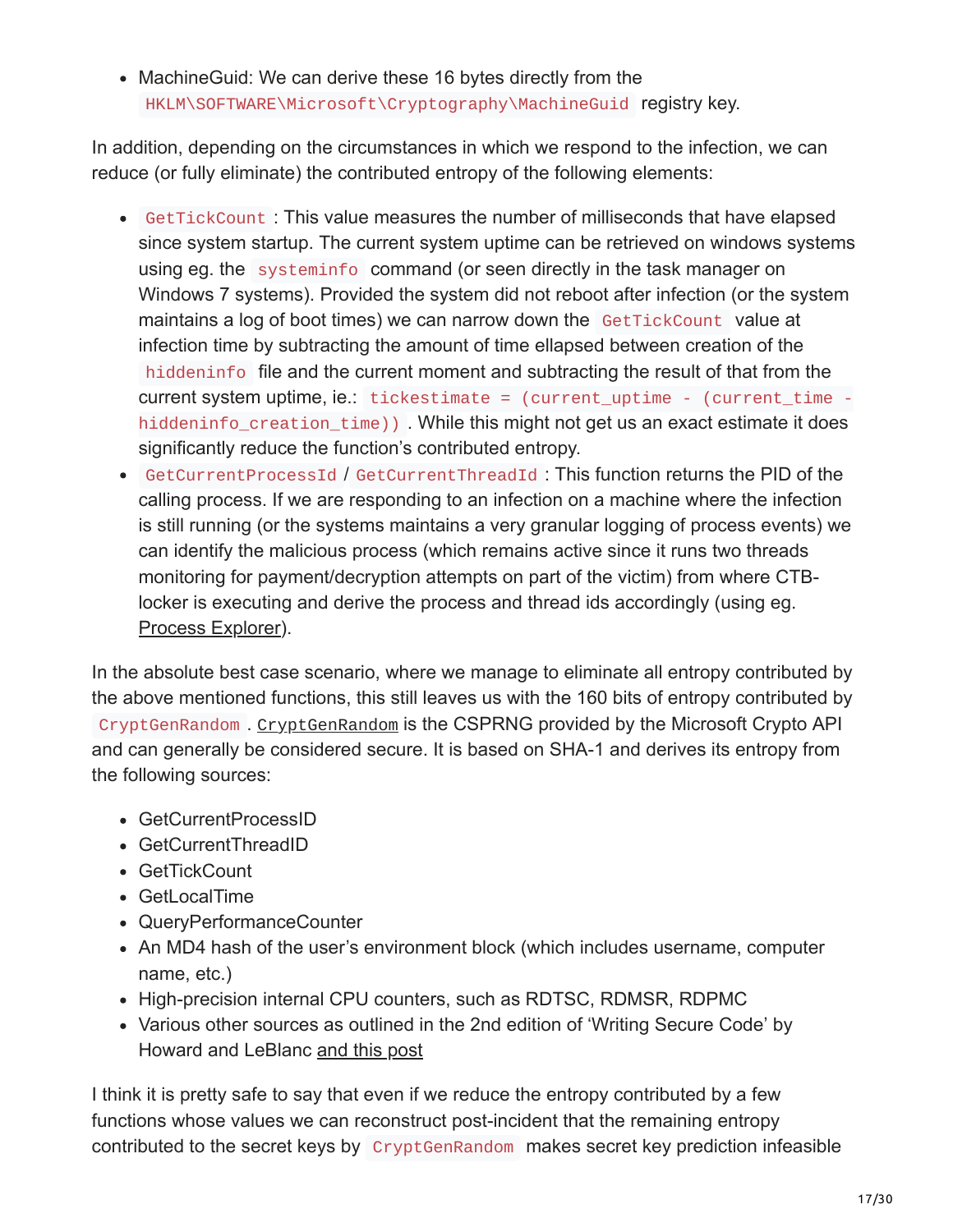at first glance. One would have to deal with the above 'best case' scenario and then somehow effectively reduce the  $CryptGenRandom$  entropy to a quarter of what it is (say  $\sim$ 40 bits) to make brute-forcing (with dedicated hardware no less) a feasible approach. So that probably isn't going to happen but i'd love to be proven wrong here.

### **File Encryption**

As discussed in the overview CTB-locker encrypts files (identified on the basis of a list of target extensions) from within a dedicated thread. File encryption functionality (identifiable by the byte signature 50 F3 A5 E8 03 E9 FF FF 6A 07 33 C0 59 C6 85 4C should anyone want to check out the function for themselves) is as follows:

- The file is moved to a temporary file ( $\%$ TEMP%\<name>.tmp where <name> is determined by the corehash ) using the MoveFileEx API call
- The temporary file is read into memory
- A asymmetric keypair and symmetric secret key are generated
- The file buffer is compressed using the **DEFLATE** data compression algorithm from the [zlib](https://en.wikipedia.org/wiki/Zlib) library (which is statically linked against the executable)
- After compression the file buffer is encrypted using AES-256-ECB
- A header consisting of the public key associated with this file and an encrypted infovector is prepended to the encrypted data
- The header-prepended encrypted buffer is written to the temporary file
- The temporary file is moved to overwrite the original file using the MoveFileEx API call with the original file getting a new extension (derived from the corehash) appended to it

The file encryption scheme, as [documented by Zairon](https://zairon.wordpress.com/2015/02/17/ctb-locker-encryptiondecryption-scheme-in-details/), looks as follows in pseudo-code: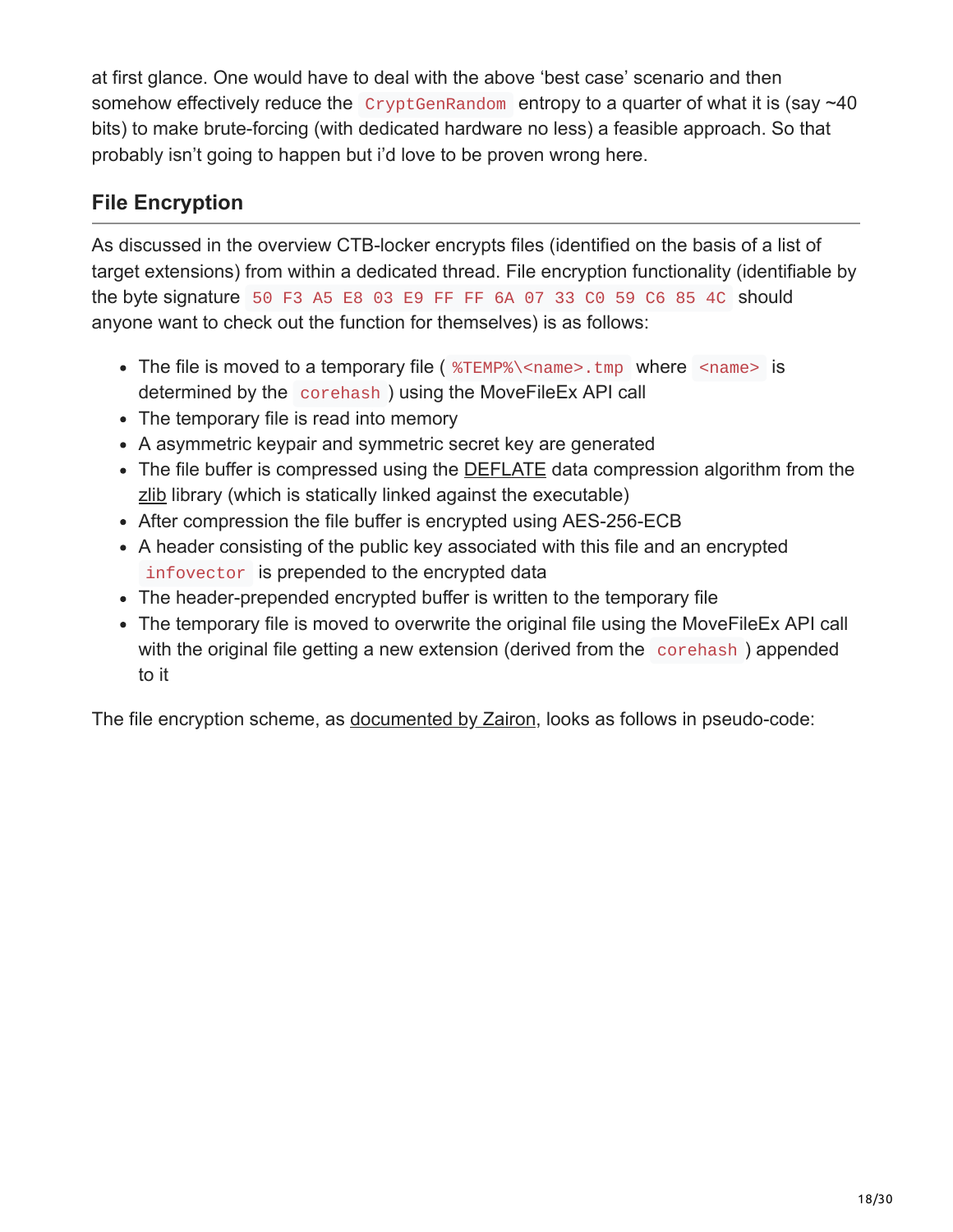```
int encrypt_file()
{
  (\ldots)rand_buffer = generate_random_buffer();
  file_curve25519_secret_key = SHA256(&rand_buffer, 48);
  curve25519(&file_curve25519_public_key, &file_curve25519_secret_key, &basepoint);
  curve25519(&file_shared_secret, &file_curve25519_secret_key, &public_key_1);
  file_aes_key = SHA256(&file_shared_secret, 32);
 AES_set_encrypt_key(&file_aes_key, 256, &file_aes_expanded_key);
  (\ldots)zlib_DEFLATE(&plaintext);
  for every block of plaintext:
   AES_encrypt(&block, &block, &aes_expanded_key);
  (\ldots)*((DWORD*)infovector) = 'CTB1';
  *((DWORD*)infovector + 4) = infovalue1;
  *((DWORD*)infovector + 8) = infovalue2;
  *((DWORD*)infovector + 12) = 0x00000001;
 AES_encrypt(&infovector, &infovector, &aes_expanded_key);
 (...)
}
```
As the above pseudo-code shows every file is encrypted with a different symmetric key drived from a shared secret between public key 1 (generated during the Key Generation phase) and the secret key component of a newly generated ephemeral Curve25519 keypair.

Note that while encryption is done using AES-256-ECB (a very insecure block cipher mode of operation) the security goals of the ransomware are different than those of regular cryptographic use. While some confidentiality is lost (due to the infamous 'ECB penguin' pattern-perserving nature of ECB mode) this is insufficient to achieve what we would want of this scenario: recovery of file contents. This is especially the case since compression is applied to the plaintext before encryption.

The encrypted file format is as follows: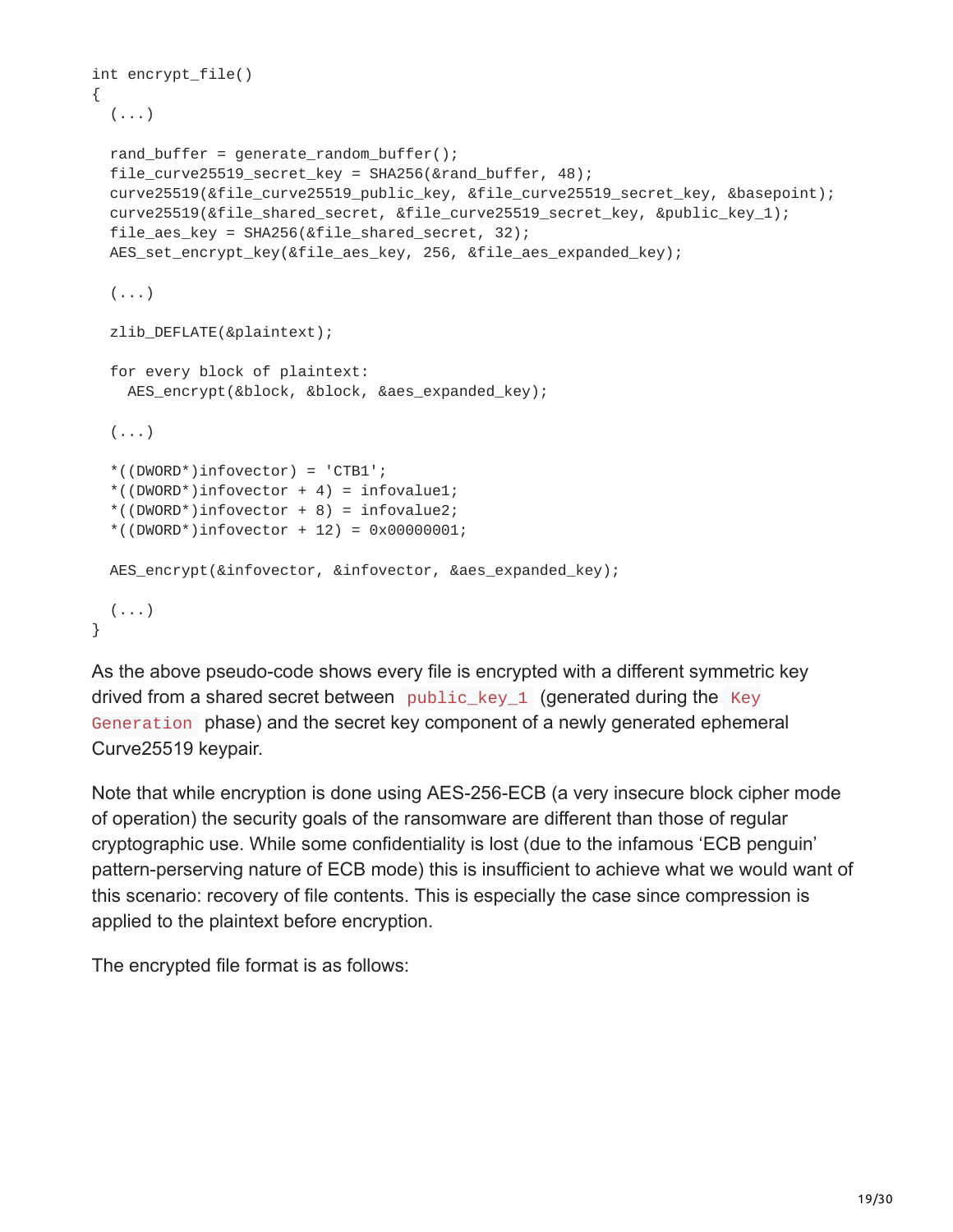

### **File Decryption**

In order to decrypt a file one needs to be in possession of file\_aes\_key which in turn means one needs to be in possession of file\_shared\_secret . The only feasible way to obtain this shared secret is through a combination of either public\_key\_1 and file\_curve25519\_secret\_key or file\_curve25519\_public\_key and secret\_key\_1 . Given that the ephemeral secret key is lost after encryption and we only have file\_curve25519\_public\_key (stored plainly in the header prepended to all encrypted files) this means we need to recover  $\secret\_key_1$  to decrypt any given file. Since secret\_key\_1 is stored in encrypted form in the secretinfo section of the hiddeninfo file this in turn means we need to be able to decrypt the secretinfo section which was encrypted using a symmetric key derived from the shared secret between secret\_key\_2 and master\_public\_key . Considering that secret\_key\_2 is lost upon encryption this would require us to have public\_key\_2 and master\_secret\_key . Since the latter is stored on a backend server belonging to the CTB-locker infrastructure there is no cryptanalytic (brute-force or otherwise) way to feasibly recover the required keys.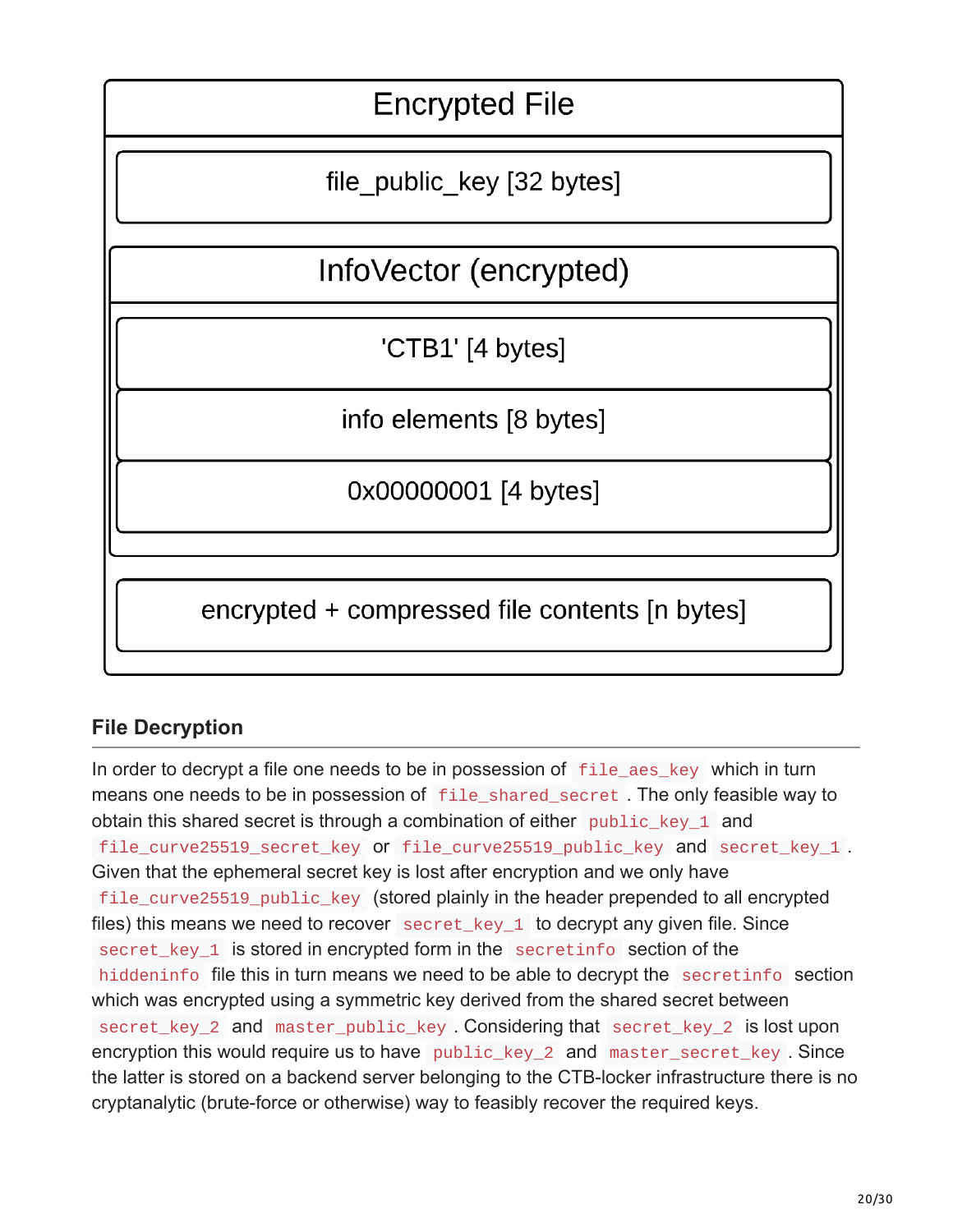When the victim wants to decrypt their files they can do so either by navigating (using TOR) to the payment server or they can use the interactive 'lockscreen' overlaying the victim's desktop background. In case of the latter the malware will contact the gateway server (see the CTB-locker infrastructure section) to request payment details which looks as follows (image courtsey of [Kaspersky](https://securelist.com/analysis/publications/64608/a-new-generation-of-ransomware/):

|                                           | ver accepts payment in Bitcoin (BTC) only.<br><br>Pay amount of 0.15999999 BTC (about of 96 USD) to address:                                                                         |
|-------------------------------------------|--------------------------------------------------------------------------------------------------------------------------------------------------------------------------------------|
|                                           | IST drukt oning jo: mast Thingstati.                                                                                                                                                 |
|                                           | 2. Transaction will take about 15-30 minutes to confirm.<br>MINI 1 1 2 22 3                                                                                                          |
| accidental damage on files.               | Decryption will start automatically. Do not: power off computer, run antivirus program,<br>disable internet connection. Failures during key recovery and file decryption may lead to |
| If you have no Bitcoins press 'Exchange'. |                                                                                                                                                                                      |
|                                           | <b>Exchange &gt;&gt;</b>                                                                                                                                                             |
|                                           |                                                                                                                                                                                      |

Upon requesting decryption the malware [contacts the gateway server](https://www.circl.lu/pub/tr-33/) and sends the following data (in encrypted form as per the details in the infrastructure section) taken from the hiddeninfo file:

- public key 2
- encrypted secretinfo block (contains secret\_key\_1 and machine guid in encrypted form)
- some general information

If the ransom has not been paid yet for this particular infection the gateway responds with the bitcoin address and payment price info. When the set amount is paid to the bitcoin address in question secret\_key\_1 is extracted from the received secretinfo block (using the master\_secret\_key ) and sent by the gateway server to the malware upon bitcoin transaction confirmation. Next the malware can calculate the shared secret (and thus the aes key) for every encrypted file and perform decryption.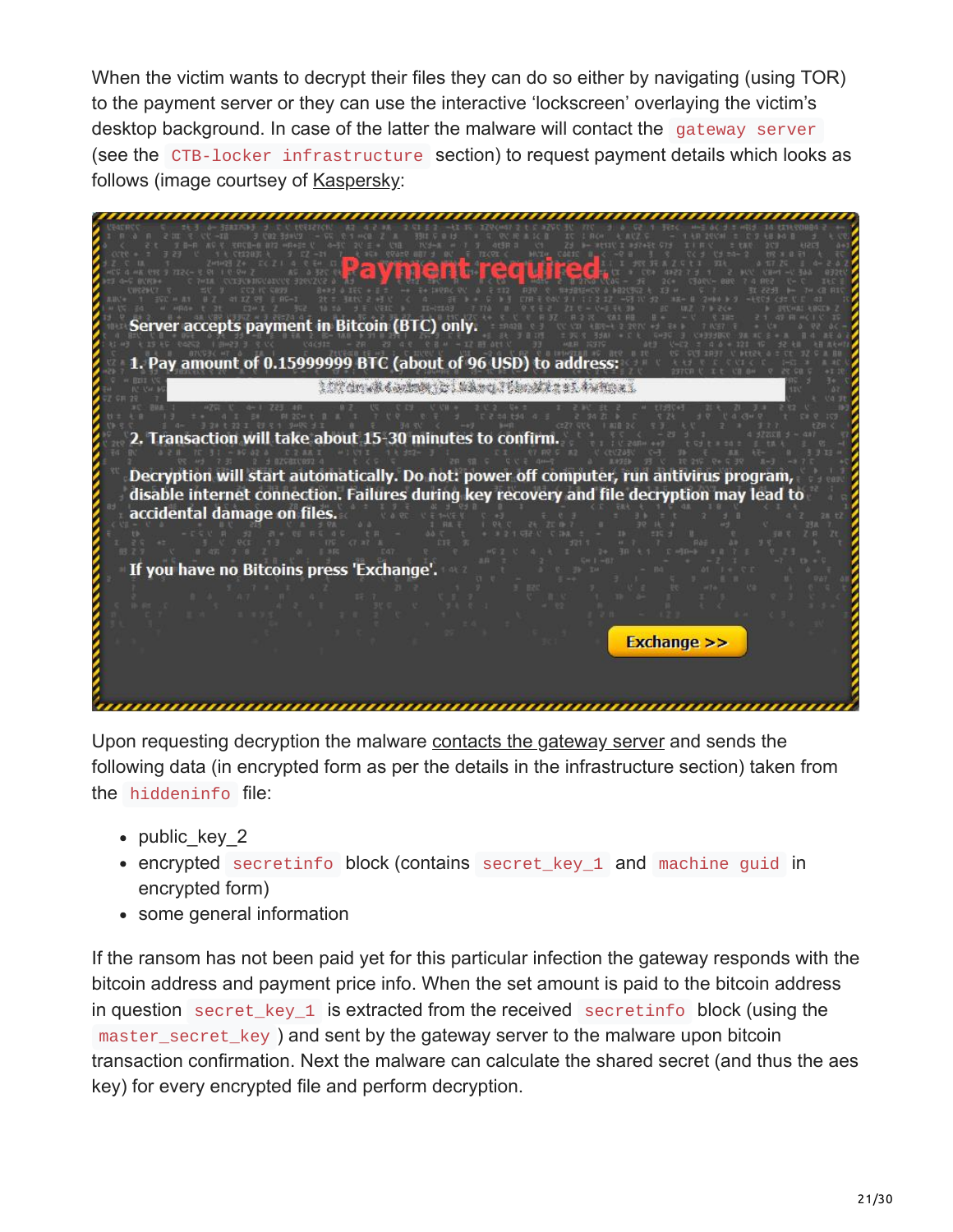It is worth noting that the malware connects to the host ip.telize.com to utilize its IP and GeoIP API and attempts to connect to the gateway server using the "onion.gq" onion2web access portal should direct access over TOR fail. The communication with the gateway server consist of the following POST requests:

```
debug036:00846064 aPostMsgHttp1_1HostSContent db 'POST /msg HTTP/1.1',0Dh,0Ah
debug036:00846064 ; DATA XREF:
gateway_info_thread+127o
debug036:00846064 db 'Host: %s',0Dh,0Ah
debug036:00846064 db 'Content-Length: %i',0Dh,0Ah
debug036:00846064 db 0Dh,0Ah,0
debug036:0084609C aPostUnlockHttp1_1HostSCont db 'POST /unlock HTTP/1.1',0Dh,0Ah
debug036:0084609C ; DATA XREF:
gateway_info_thread+16Co
debug036:0084609C db 'Host: %s',0Dh,0Ah
debug036:0084609C db 'Content-Length: %i',0Dh,0Ah
debug036:0084609C db 0Dh,0Ah,0
```
Whereas the parsing of its response utilizes the following strings (with response= as the indicator of the ciphertext which is decrypted and further parsed using the other strings):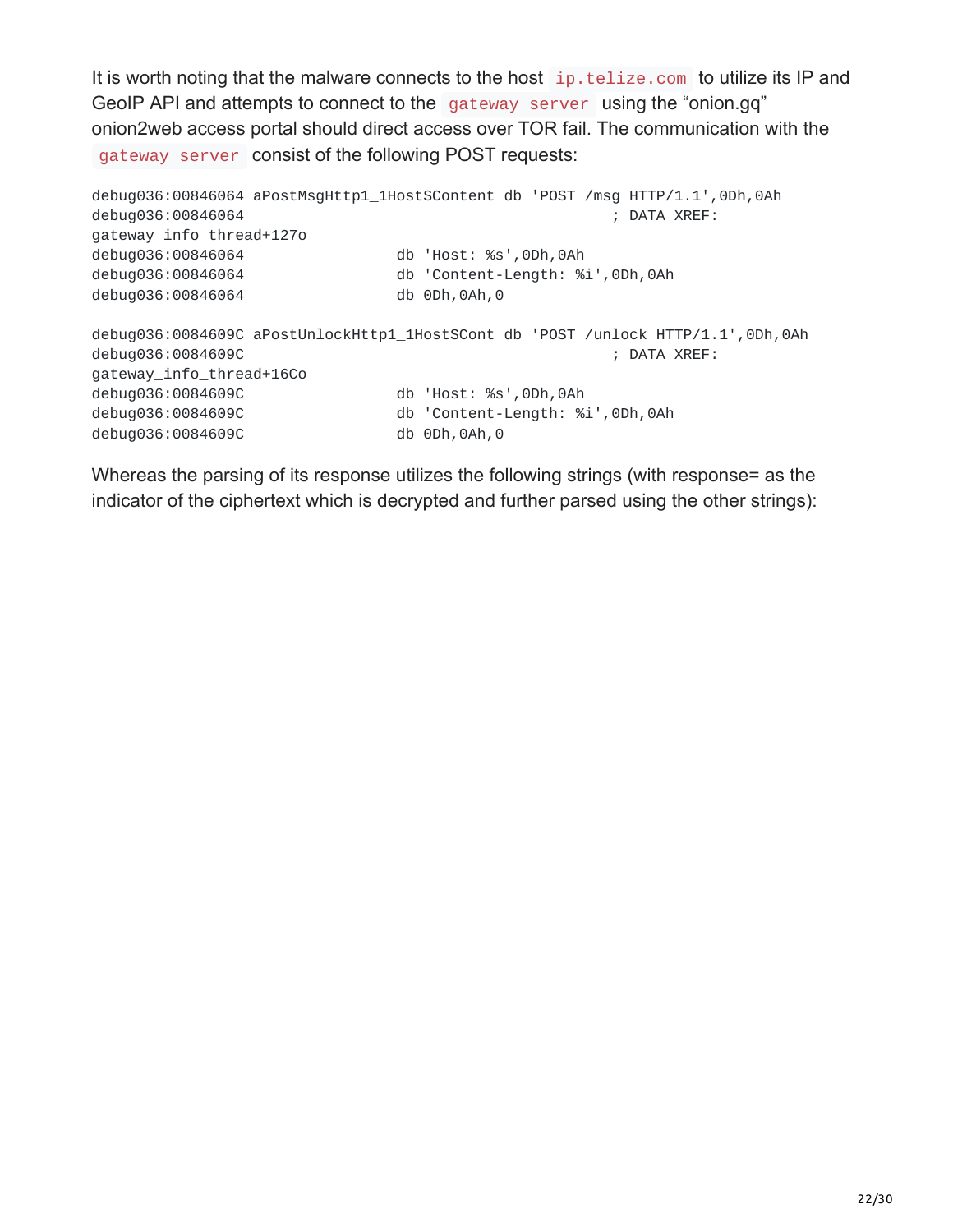| debug036:00845F1C aSpanResponse |    | db ' <span>response=',0 ; DATA XREF:</span> |  |              |                             |
|---------------------------------|----|---------------------------------------------|--|--------------|-----------------------------|
| extract_response+17o            |    |                                             |  |              |                             |
| debug036:00845F2C aSpan         |    | db $\text{'}$ ', 0                          |  | ; DATA XREF: |                             |
| extract_response+4Co            |    |                                             |  |              |                             |
| debug036:00845F34 aKey          |    | $db 'key='0$                                |  | DATA XREF:   |                             |
| extract_response+D7o            |    |                                             |  |              |                             |
| debug036:00845F39               | db | 0                                           |  |              |                             |
| debug036:00845F3A               | db | 0                                           |  |              |                             |
| debug036:00845F3B               | db | 0                                           |  |              |                             |
| debug036:00845F3C aUsd          |    | $db 'usd='0$                                |  | ; DATA XREF: |                             |
| extract_response+E4o            |    |                                             |  |              |                             |
| debug036:00845F41               | db | 0                                           |  |              |                             |
| debug036:00845F42               | db | 0                                           |  |              |                             |
| debug036:00845F43               | db | 0                                           |  |              |                             |
| debug036:00845F44 aEur          |    | $db 'eur=' , 0$                             |  | ; DATA XREF: |                             |
| extract_response: loc_76051Fo   |    |                                             |  |              |                             |
| debug036:00845F49               | db | 0                                           |  |              |                             |
| debug036:00845F4A               | db | 0                                           |  |              |                             |
| debug036:00845F4B               | db | 0                                           |  |              |                             |
| debug036:00845F4C aAddress      | db | $'address='$ , 0                            |  | ; DATA XREF: |                             |
| extract_response+19Do           |    |                                             |  |              |                             |
| debug036:00845F55               | db | 0                                           |  |              |                             |
| debug036:00845F56               | db | $\Theta$                                    |  |              |                             |
| debug036:00845F57               | db | 0                                           |  |              |                             |
| debug036:00845F58 aPaid         | db | $'$ paid= $', 0$                            |  | ; DATA XREF: |                             |
| extract_response+1F1o           |    |                                             |  |              |                             |
| debug036:00845F5E               | db | 0                                           |  |              |                             |
| debug036:00845F5F               | db | 0                                           |  |              |                             |
| debug036:00845F60 aMsg          |    | $db 'msg='0$                                |  | ; DATA XREF: |                             |
| extract_response+23Co           |    |                                             |  |              |                             |
| debug036:00845F65               | db | 0                                           |  |              |                             |
| debug036:00845F66               | db | 0                                           |  |              |                             |
| debug036:00845F67               | db | 0                                           |  |              |                             |
| debug036:00845F68 aPrice        | db | $'price='$ , 0                              |  | ; DATA XREF: |                             |
| extract_response+248o           |    |                                             |  |              |                             |
| debug036:00845F6F               | db | 0                                           |  |              |                             |
| debug036:00845F70 addr_info     | db | 38h ; 8                                     |  |              | ; DATA XREF: get_wan_ip+7Co |
| debug036:00845F71               | db | 30h ; 0                                     |  |              |                             |
| debug036:00845F72               | db | 0                                           |  |              |                             |
| debug036:00845F73               | db | 0                                           |  |              |                             |
|                                 |    |                                             |  |              |                             |

#### **The CTB-locker infrastructure**

The CTB-locker infrastructure has been [partially documented](http://malware.dontneedcoffee.com/2014/07/ctb-locker.html?showComment=1432541679251) (in some cases concerning apparently older versions than the sample in question here) [around](http://malware.dontneedcoffee.com/2015/05/on-other-side-of-ctb-locker-affiliate.html) [the](https://www.circl.lu/pub/tr-33/) [web](https://securelist.com/analysis/publications/64608/a-new-generation-of-ransomware/). The authors of the CTB-locker malware both sell the ransomware and appear to be running an affiliate program.

The infrastructure basically consists of three components all hosted as TOR hidden services:

payment server : This is the server where users can navigate to using TOR and can enter their public key to identify themselves and get their payment instructions and, upon payment, decryption key. This is the only server users will 'openly' interact with.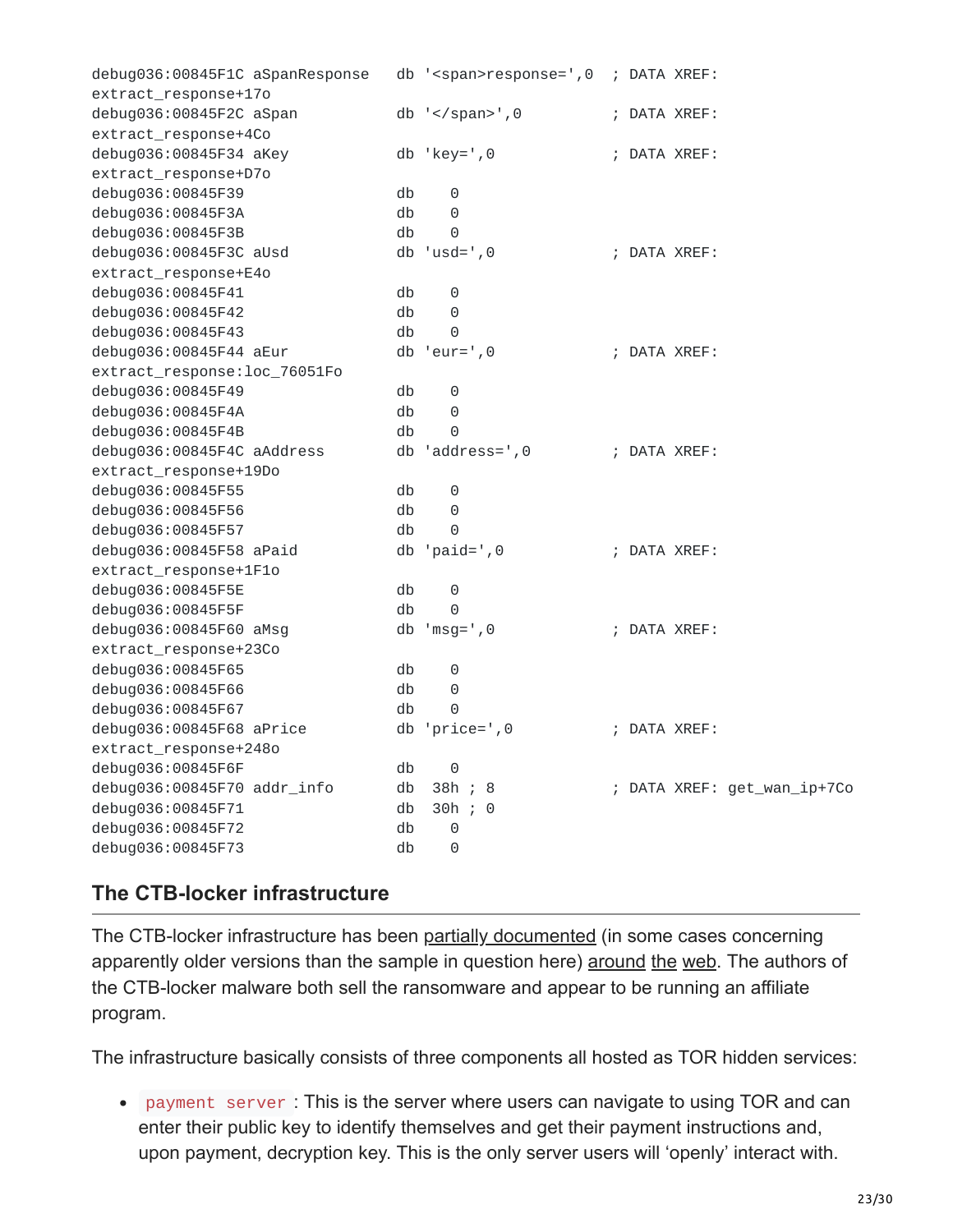- gateway server : This is the server contacted by the malware when users use the  $\bullet$ 'lock screen' decryption request functionality.
- affiliate server : This server is used for 'affiliates' who join the CTB-locker campaign for a share of the profit.

Note that CTB-locker doesn't download or drop a pre-compiled TOR executable but is statically linked against the TOR code. Communications with the hidden services are done by setting up a local TOR proxy (running on a port derived from the corehash ) and running network communications to the backend infrastructure over this local proxy.

The infrastructure roughly looks as follows:



#### **Payment Server**

The payment server looks as follows (as per **[SANS ISC's post](https://isc.sans.edu/diary/DalexisCTB-Locker+malspam+campaign/19641) on the matter**):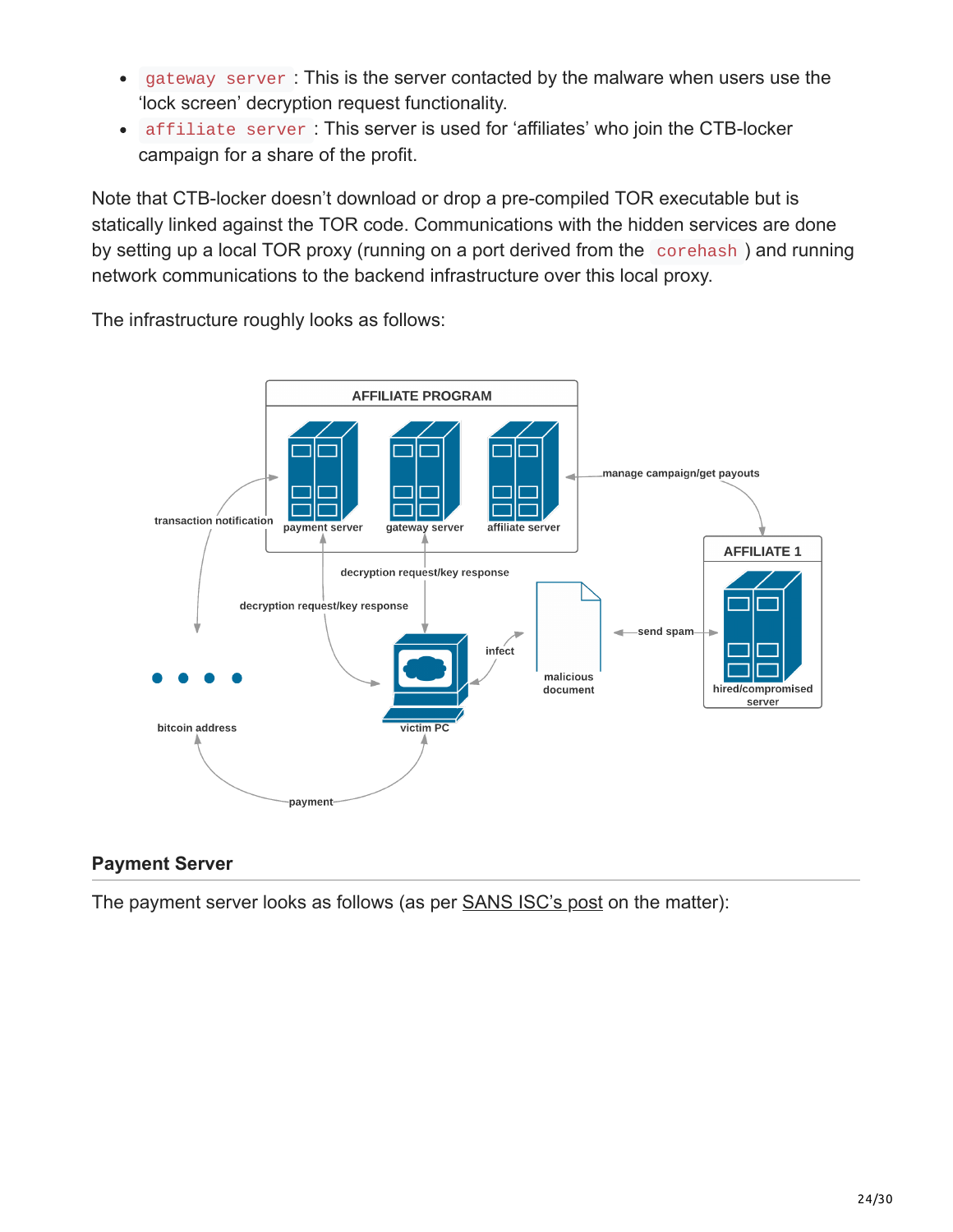| Ξ<br>x<br>Waiting for payment<br>$\times$<br>÷                                                                                                                                                                                                                                                                                                                                                                                                                                                                                                                                                                                                                                                                                                     |
|----------------------------------------------------------------------------------------------------------------------------------------------------------------------------------------------------------------------------------------------------------------------------------------------------------------------------------------------------------------------------------------------------------------------------------------------------------------------------------------------------------------------------------------------------------------------------------------------------------------------------------------------------------------------------------------------------------------------------------------------------|
| $\mathbf{D}$ - Search<br>ا فر<br>$\triangledown$ C $\vert$<br>≡<br>fizxfsi3cad3kn7v.onion/payment?id=d3065dfc504ec567553fafa31027f0c4                                                                                                                                                                                                                                                                                                                                                                                                                                                                                                                                                                                                              |
| <b>Payment required</b>                                                                                                                                                                                                                                                                                                                                                                                                                                                                                                                                                                                                                                                                                                                            |
| Server accepts payment in Bitcoin (BTC) only.                                                                                                                                                                                                                                                                                                                                                                                                                                                                                                                                                                                                                                                                                                      |
| If you have bitcoins:                                                                                                                                                                                                                                                                                                                                                                                                                                                                                                                                                                                                                                                                                                                              |
| 1. Pay amount of 3 BTC to address: 18GuppWVuZGqutYvZz9uaHxHcostrU6Upc<br>2. Transaction will take about 15-30 minutes to confirm.                                                                                                                                                                                                                                                                                                                                                                                                                                                                                                                                                                                                                  |
| If you do not have bitcoins:                                                                                                                                                                                                                                                                                                                                                                                                                                                                                                                                                                                                                                                                                                                       |
| 1. Open one of the exchangers:<br>https://en.bitcoin.it/wiki/Buying_bitcoins<br>https://btcdirect.eu/<br>https://www.bitboat.net/it/buy<br>https://bitonic.nl/<br>and select exchange in your country and currency.<br>Or open https://localbitcoins.com/ and find person who sells bitcoins near you.<br>Buy 3 BTC (about of 690 USD) and make direct deposit to bitcoin address:<br>18GuppWVuZGqutYvZz9uaHxHcostrU6Upc<br>Exact payment amount can vary depending of exchange rates.<br>4. Transaction completion may take several days.<br>Reload this page in 15 minutes. After transaction completes you wiil be redirected to decryption page.<br>Don't worry if some errors occurs and connection was broken. Wait 15 minutes and press F5. |
|                                                                                                                                                                                                                                                                                                                                                                                                                                                                                                                                                                                                                                                                                                                                                    |
| To make sure that decryption is possible you are allowed to decrypt 2 any files for free. File size is<br>limited up to 1 Mbyte.<br><b>Encrypted file:</b> Browse. No file selected.<br>Upload                                                                                                                                                                                                                                                                                                                                                                                                                                                                                                                                                     |

The onion address of the payment server corresponding to this campaign is jssestaew3e7ao3q.onion .

#### **Gateway Server**

As outlined by [Kaspersky's Fedor Sinitsyn](https://securelist.com/analysis/publications/64608/a-new-generation-of-ransomware/) network communications with the gateway server are encrypted as follows:

- The server's public key is embedded in the malware body
- A session ephemeral Curve25519 keypair is generated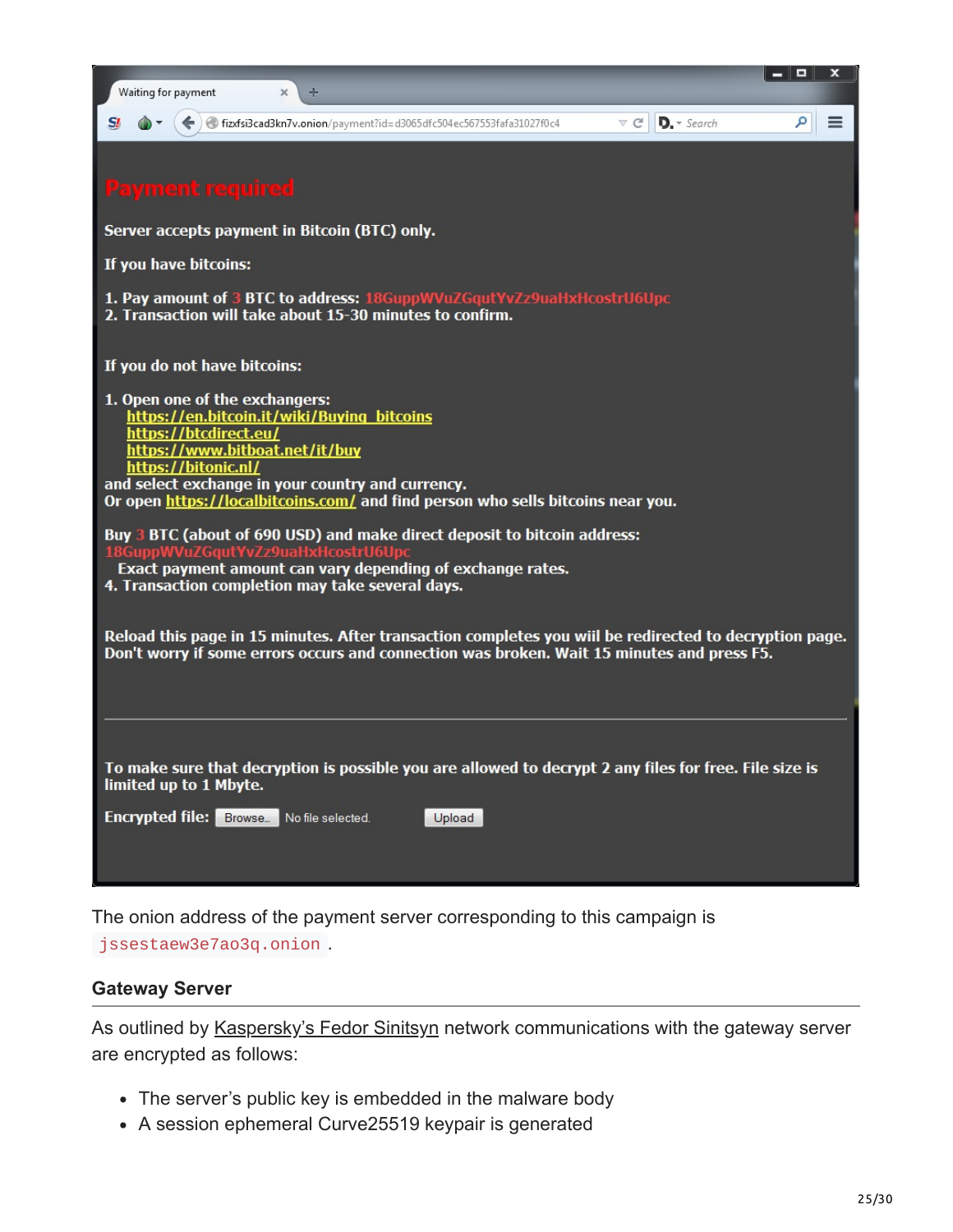- A shared session secret is established from the ephemeral secret key and server public key
- A shared session symmetric secret key is derived by taking the SHA256 hash digest of the shared session secret
- The session ephemeral public key is sent to the server
- Network communications in both directions are encrypted using the session symmetric secret key

The onion address of the gateway server corresponding to this campaign is rmxlqabmvfnw4wp4.onion .

#### **Affiliate Server**

As covered by the [malware researcher 'Kafeine'](http://malware.dontneedcoffee.com/2015/05/on-other-side-of-ctb-locker-affiliate.html) the CTB-locker developers offer an affiliate program (next to their sales of the full ransomware kit) so cybercriminals can participate in the scheme without major investments, helping spread the malware and get a cut of the profits without having to operate the backend infrastructure. 'Kafeine' provided some screenshots of the affiliate server the most interesting of which show how affiliates have personal payment and gateway servers (build into the exe), the possibility to establish custom pricing rules (depending on country, filesize, etc.), an API interface and the fact that so-called [bitcoin 'mixing services'](https://en.bitcoin.it/wiki/Mixing_service) are used to clean/launder payout money. In addition it shows Dutch language translations were added on 15-12-2014.

The affiliate server's onion address is ctbservermurt37p.onion with ctb2ndyexrfi7zsn.onion as a backup address.

## **Recovery options**

In this section i'll briefly discuss various approaches for recovery and why virtually all of them are dead ends. The above analysis speaks for itself with regards to the cryptographic scheme and its underlying primitives so i will not cover those any further.

#### **Attacking CTB-locker through memory forensics**

The key we seek to eventually obtain ( secret\_key\_1 ) is stored not in volatile memory (eg. the stack) but at a hardcoded offset within the executable's memory image. Given that the executable keeps running in the background after infection (in order to facilitate ransom payments) a memory dump of the process will dump the contents of the data at this offset as well. Unfortunately when the key is encrypted as part of the secretinfo section this is done in-place and as such the dump will only contain data we can already extract from the hiddeninfo file. The only moment in time where secret\_key\_1 is available in plaintext form is extremely briefly between its generation and its encryption which is prior to the infection making itself known, effectively ruling out the possibility of recovering secret\_key\_1 this way.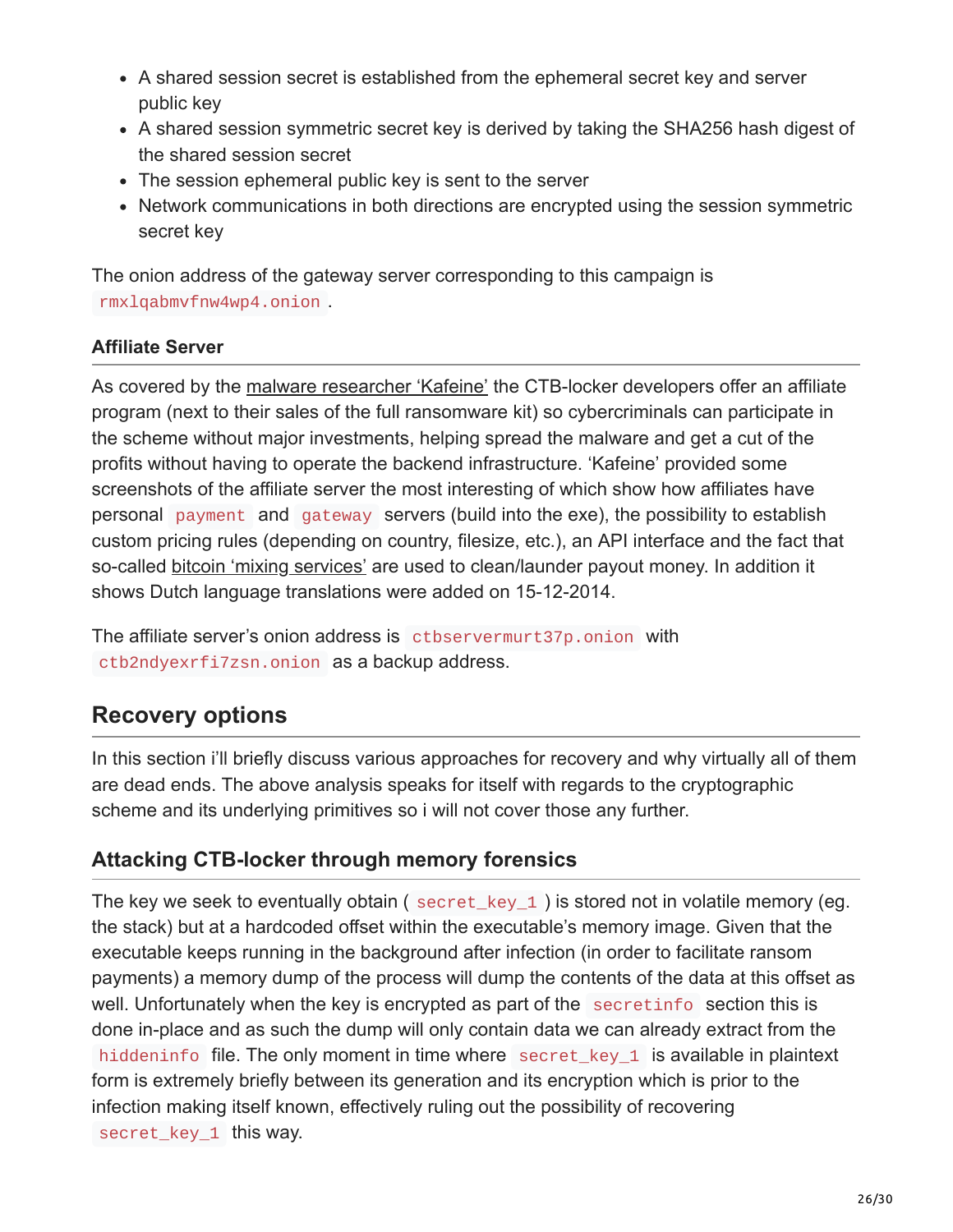What we might be able to recover (though the chance is extremely small that this succeeds) are remnants of the ephemeral file-specific Curve25519 keypairs or AES key schedules on the stack (provided they haven't been overwritten during subsequent execution). Note that this ONLY applies when you find yourself responding to an infected machine that hasn't been rebooted yet. If the ransomware process has been terminated, the (already terribly small chance) of success disappears completely here. Memory dump inspection can be done by following these steps:

- Make a targeted (full) process memory dump using eg. [Process Explorer:](https://technet.microsoft.com/en-us/sysinternals/processexplorer.aspx) in the process listing pick the child process of svchost.exe with the 7 alphabetic character name (derived from the 6th corehash DWORD) -> right-click -> create dump -> create full dump
- Make a backup of all files encrypted by CTB-locker
- Try one of the scripts or approaches below to recover keying material
- If you recovered an ephemeral keypair, iterate through all encrypted files until one with a matching public key in the encryption header is found
- If you recovered an AES key, apply it in a brute-force manner to all encrypted files, checking whether it applies to the infovector (if the first 4 plaintext bytes are 'CTB1') or to the file in question

In order to identify ephemeral keypairs we will scan through the memory dump and look for two 256-bit bytestrings located at 0x70 bytes from eachother (given that the keypair is located at this distance from eachother in the file encryption function stackframe and this distance is static) which form a valid Curve25519 keypair. Testing this on a (dummy) memory dump looks as follows using this small (and very slow) [demo script](https://github.com/samvartaka/ctb_locker/blob/master/ctb_memhunter.py) i wrote:

```
python ctb_memhunter.py --dumpfile ./test.dmp --distance 112
    .CTB-locker memory dump analyzer.
          (c) 2015, Jos Wetzels
[+]Found candidate ephemeral keypair!
Secret: [4141414141414141414141414141414141414141414141414141414141414141]
Public: [327df3fc3cdf3f6e37720681f6cce35782018bbaac13696a1497d42c07d3263a]
```
In order to identify AES key schedules we can use the [FindAES](http://sourceforge.net/projects/findaes/) tool by Jesse Kornblum which identifies AES schedules (of multiple AES variants but including the one we are looking for, AES-256) in a memory dump. Of course one could take a desperate approach to both scenarios by simply using all 256-bit strings from the memory dump in a brute-force attack but this doesn't make much sense.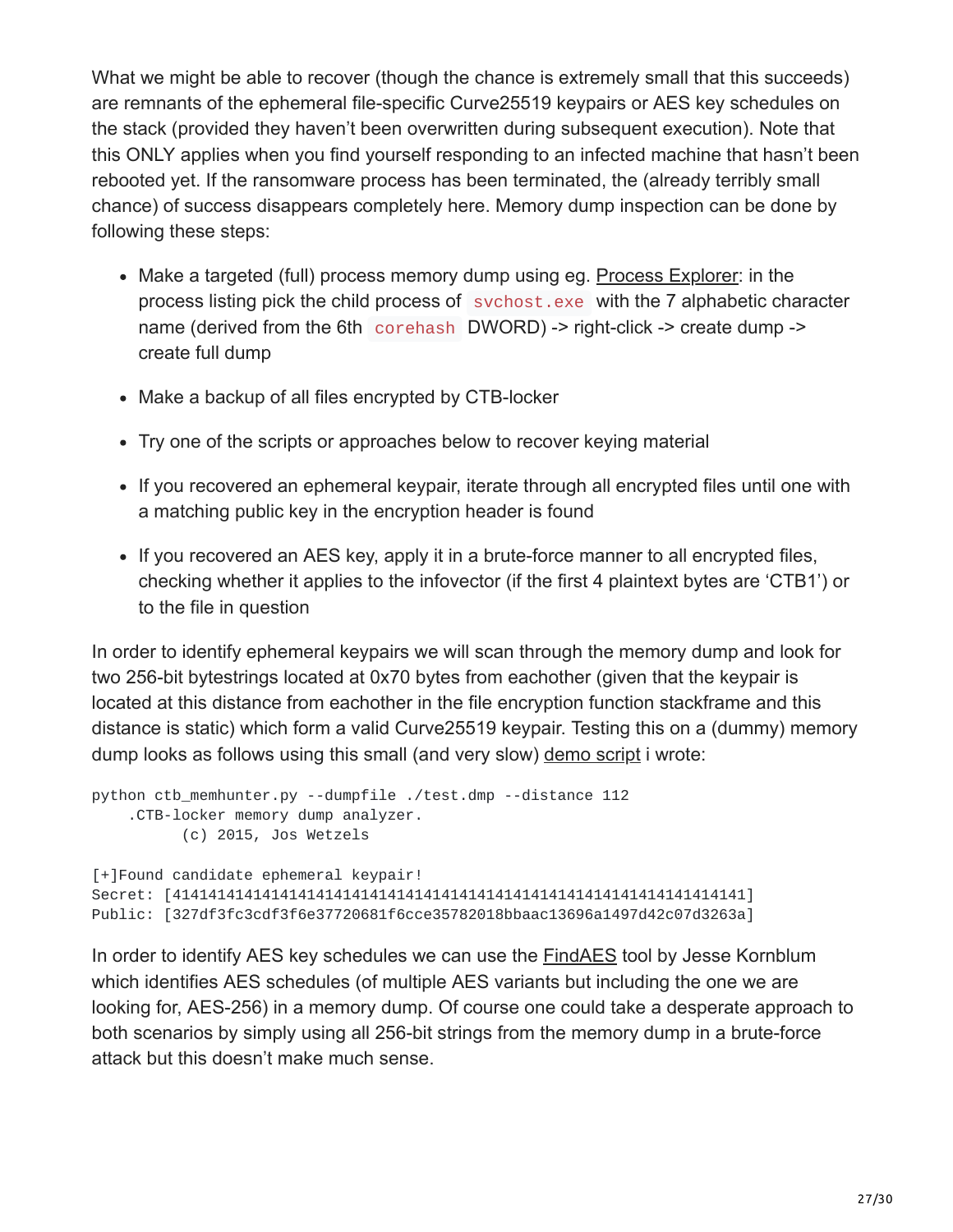I didn't have the time to expand this beyond a rather trivial idea, particularly as the chance at success is very small here, but should anyone feel the urge to work this out a bit further be sure to let me know.

#### **If the master private key is obtained**

The most reliable recovery scenario would involve obtaining the master private key corresponding to the master public key for the particular campaign an infection belongs to, in this case that would be the private key of D5 46 B3 24 6C 7D 19 DA F4 C9 D7 1A 05 63 C3 F4 82 BC 18 35 1C 71 C1 35 AB 4F 6F 7A 6C 46 95 75 . Recovery of such a key would involve a seizure of the CTB-locker infrastructure in order to extract it from the backend where it is held. Until the time that happens there is relatively little to do. Should any CTB-locker private keys ever be made public, however, i [have written a small script](https://github.com/samvartaka/ctb_locker/blob/master/ctb_recover.py) capable of decrypting CTB-locker encrypted files when provided with the correct master private key.

Before anyone contacts me for help recovering their files, however, please note that this only works in the event that the required master private key is recovered due to, for example, law enforcement seizing the CTB-locker backend infrastructure. Without that key this script cannot work.

In order to run it one will need to first run the [following helper script](https://github.com/samvartaka/ctb_locker/blob/master/ctb_help.py) i wrote on the infected machine:

python ctb\_help.py {'hidden\_info': u'C:\\ProgramData\\xtvxemq', 'corehash': '0000000000000000000000000000000000000000000000000000000000000000'}

Which gives us the location of the hiddeninfo file and the corehash that can be used to decrypt it. Make a backup of this hiddeninfo file and feed the file, the corehash and the master private key into the recovery script: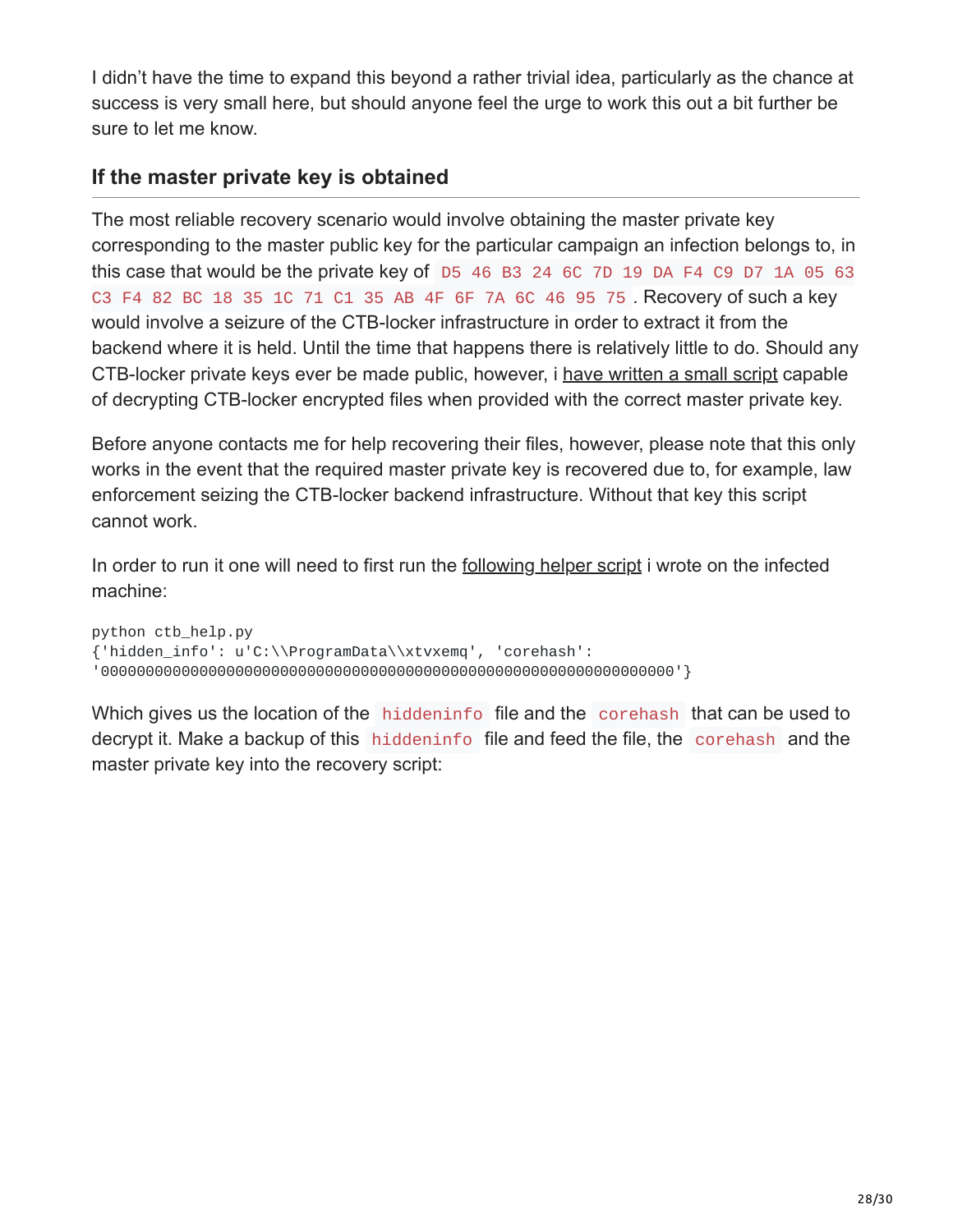```
$ python ctb_recover.py --hiddeninfo ./xtvxemq --corehash
0000000000000000000000000000000000000000000000000000000000000000 --tdir ./tdir/ --
rdir ./rdir/
  .CTB-locker file decryption tool.
      (c) 2015, Jos Wetzels
[-] No master private key supplied, could not recover secretinfo
[+] Dumping hiddeninfo:
[+] Public Key 1: [076188020eac609f57363d086a1b69163108cdb111f4167b55d66a1ff952611c]
[+] Public Key 2: [3910ee01a9896c6442767d4f3efd82d93434979017c331786d755aff1a6cd30c]
[+] Demo Secret Key 0:
[2673eaa7d963b3202bf16a34eaa63b28693ce0e966ae571d22ae950dcd8c618a]
[+] Demo Secret Key 1:
[7af007512f592ee690ae32d5bab0518480787872d910ae6472bb84780ab63bcf]
[+] Demo Secret Key 2:
[27049ae36a905705efbc09e125545230ed7d4220a752a70ea02867522ab74a46]
[+] Demo Secret Key 3:
[1721713904937696e741c67160c4ac03d3fa2867d438570f4f978721b1b965fe]
[+] Demo Secret Key 4:
[31b419097e2ebf2aad6b9cb3215143b8bc3a0d86a7ed2da7727607b7216299bf]
[+] Payment Server: [jssestaew3e7ao3q.onion]
```
#### **Misc. recovery options**

As a last option one can always try to take one of the steps as outlined [here](http://www.bleepingcomputer.com/virus-removal/ctb-locker-ransomware-information):

- Restore from backups. A good and consistent backup policy is important to cope with all forms of dataloss. As such if you haven't regularly made backups before start doing so now. And make sure the backups are stored 'at rest', ie. not on drives connected to a machine that could potentially be infected thus defeating the backup purpose.
- Use shadow volume copies. Even though CTB-locker tries to delete all shadow volume copies there is a chance this fails and restoring might work this way.
- File recovery software. Since CTB-locker encrypts files by 'moving them around' (using the MoveFile API call) rather than doing fully in-place encryption file recovery tools such as **Photorec** might be able to recover some files. The success of this depends on how much (or rather how little) the infected machine has been used (ie. writing to the affected disks) since the infection occured.

The overall takeaway here, however, is that the cryptographic scheme and primitives underlying CTB-locker are solid (given its intended goal) and so is its implementation (eg. use of CSPRNGs, statically linked 'off-the-shelf' cryptographic libraries, etc.), more or less. Apart from the very slim chance at the memory-forensics key recovery attack described above it seems your best chances are with infection prevention and a solid backup policy.

## **IOCs**